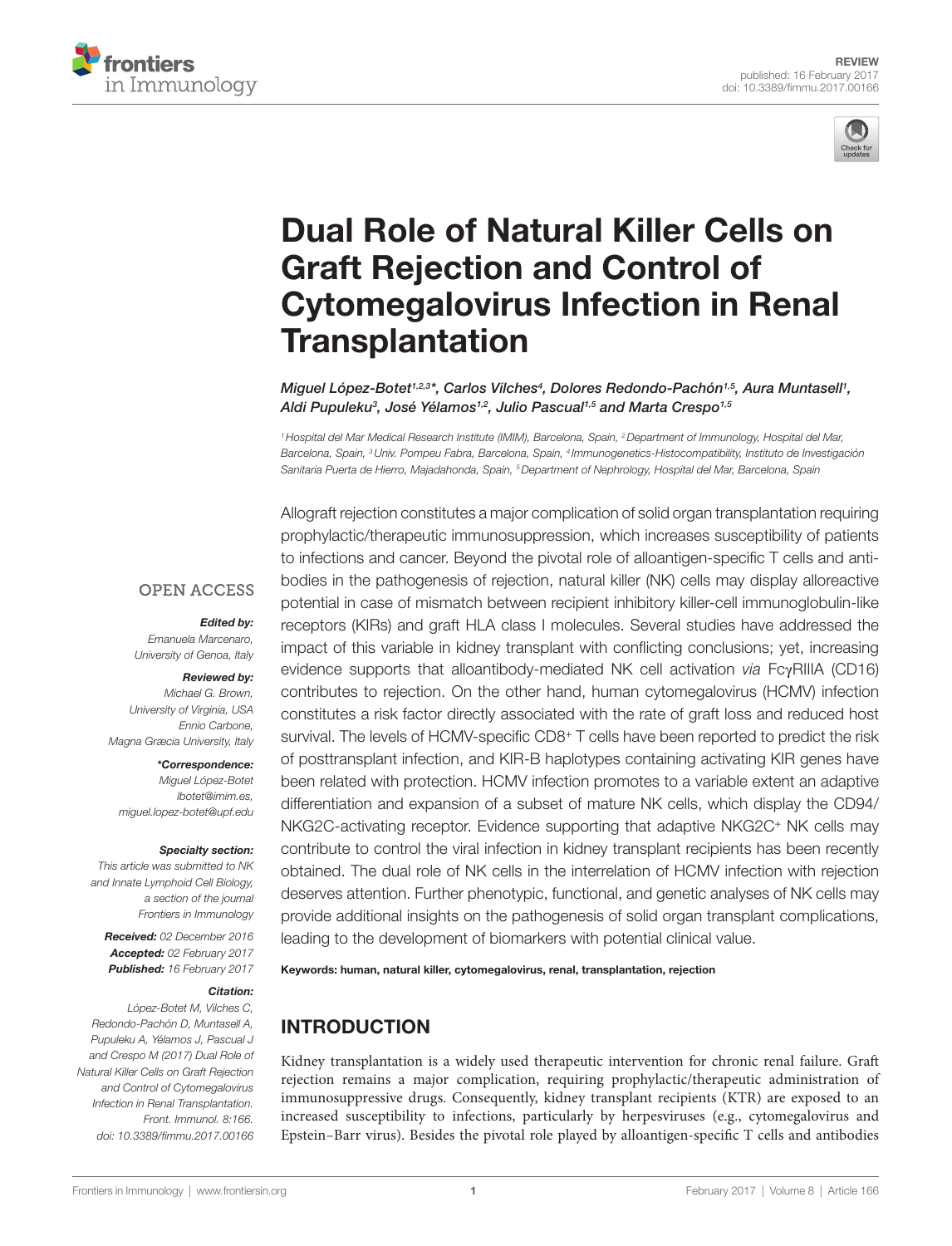in the pathogenesis of graft rejection, natural killer (NK) cells alloreactivity and their contribution to antiviral defense receive increasing attention.

# Diversity of the Human NK Cell Receptor Repertoire and NK Cell Subsets **Distribution**

Natural killer cells constitute an innate lymphoid lineage involved in early defense against certain intracellular pathogens and tumors, which mediate cytotoxicity and pro-inflammatory cytokine production upon interaction with pathological cells ([1](#page-6-0)[–3\)](#page-6-1). NK cells are controlled by an array of germ line-encoded inhibitory and activating/co-stimulatory receptors (NKR), as well as by different cytokines (e.g., IL-2, IL-12, IL-15, IL-18, and type I interferons), which regulate their differentiation, proliferation, and effector functions. Inhibitory killer-cell immunoglobulinlike receptors (KIRs) and CD94/NKG2A complement each other, scanning potential target cells for altered surface expression of HLA class I (HLA-I) molecules.

The combinatorial distribution of these NKR along differentiation determines the existence of a variety of NK cell subsets capable of responding against pathological cells, which have downregulated HLA-I expression, as predicted by the "missing-self" hypothesis ([4](#page-6-2)). In the context of transplantation, NK cell subsets may also react against normal allogeneic cells lacking specific HLA-I ligands for their inhibitory KIR (iKIR).

Killer-cell immunoglobulin-like receptor and NKG2 NK cell receptor families include other members with activating function whose physiological role is being investigated. At late differentiation stages, cytolytic T lymphocytes (TCRαβ CD8<sup>+</sup>, CD4<sup>+</sup>, and TCRγδ) may also display HLA-specific NKR (i.e., KIR, CD94/ NKG2A, CD94/NKG2C, and LILRB1) [\(5,](#page-6-3) [6](#page-6-4)).

# KIRs for HLA-A, -B, and -C

The human KIR family comprises (i) six receptors (four KIR2DL and two KIR3DL) with cytoplasmic "immunoreceptor tyrosinebased inhibition motifs" (ITIMs), which recruit the SHP-1/2 tyrosine phosphatases preventing NK cell activation; (ii) six KIR with short cytoplasmic tails lacking ITIMs (i.e., KIR2DS and KIR3DS), which interact with DAP12; this adaptor molecule contains "immunoreceptor tyrosine-based activation motifs" (ITAM) linked to protein tyrosine kinase (PTK) activation pathways; and (iii) two KIR (2DL4 and 3DL3) displaying ambiguous signaling motifs ([7](#page-6-5), [8](#page-6-6)).

Most iKIRs specifically recognize sets of HLA class Ia (i.e., HLA-A, -B, and -C) allotypes sharing structural polymorphisms at the α1 domain; yet, the ligands for some of them (e.g., KIR2DL5) and most activating KIR (aKIR) remain elusive. In an example of convergent evolution, the physiological role of KIR is undertaken in mice by members of the Ly49 lectin-like family; the Ly49H receptor triggers NK cell functions upon interaction with the m157 viral protein, contributing to defense against murine CMV [\(9–](#page-6-7)[11\)](#page-6-8). The low affinity interaction of some aKIR with HLA-I molecules suggests that they might specifically recognize pathogen-derived HLA–peptide complexes or other as yet unknown molecules.

At the population level, KIR repertoires are quite diverse due to the fact that not all KIR loci are found in the genome of every individual, and to the existence of a variety of alleles. Each KIR is encoded by a different gene in chromosome 19q13.4, and multiple KIR haplotypes/genotypes have been described worldwide [\(8\)](#page-6-6). Moreover, iKIR–ligand interactions modulate functional NK cell maturation through an education process termed "licensing," ill-defined at the molecular level, which dictates that most mature NK cells display at least an inhibitory NKR specific for self HLA-I molecules ([12,](#page-7-0) [13](#page-7-1)).

# CD94/NKG2 Killer Lectin-Like Receptors for HLA-E

CD94 and members of the NKG2 family are lectin-like membrane glycoproteins encoded at the NK gene complex on human chromosome 12. Similar to KIRs, the CD94/NKG2A heterodimer constitutes an inhibitory receptor linked to the SHP-1 tyrosine phosphatase, and CD94/NKG2C is coupled through DAP12 to a PTK activation pathway [\(14\)](#page-7-2). The specific ligand for both CD94/ NKG2 receptors is constituted by the HLA-E class Ib molecule, which binds to leader sequence peptides from other HLA-I molecules, including alleles not recognized by iKIRs ([15](#page-7-3)–[17](#page-7-4)). Thus, CD94/NKG2A prevents the response against cells with a normal expression of HLA-I molecules, complementing the function of KIRs. HLA-E may present pathogen-derived peptides [e.g., human cytomegalovirus (HCMV), HIV-1, and HCV] altering CD94/NKG2A recognition ([18–](#page-7-5)[20\)](#page-7-6). On the other hand, CD94/ NKG2C binds to HLA-E with lower affinity than its inhibitory counterpart ([21,](#page-7-7) [22](#page-7-8)) and has been reported to be involved in the response to human HCMV (see Adaptive NK Cell Response to HCMV).

# Additional Activating and Inhibitory NKR

The CD16A (FcγRIIIA) receptor is coupled through CD3ζ or FcεRIγ chain adapters to a PTK activation pathway, triggering cytotoxicity and cytokine production upon interaction with IgG-opsonized cells [\(23](#page-7-9)). A CD16A allelic dimorphism (158V or F) influences the affinity of its interaction with IgG, modulating receptor-mediated signaling and activation of effector functions [\(24\)](#page-7-10). Surface CD16 expression is downregulated in activated NK cells through a shedding process mediated by ADAM-17 metalloprotease [\(25,](#page-7-11) [26\)](#page-7-12).

The human NKG2D C-type lectin triggers phosphatidyl inositol-3 kinase signaling through the DAP10 adaptor ([27\)](#page-7-13). NKG2D functions as an activating/co-stimulatory receptor specific for a set of ligands (MICA, MICB, and "UL16-binding proteins") displayed by pathological cells, which are also inducible by cellular stress in normal tissues ([6](#page-6-4)). Several immune evasion mechanisms that prevent NKG2D ligand (NKG2D-L) expression in HCMVinfected cells have been identified [\(28](#page-7-14)).

Natural cytotoxicity receptors, i.e., NCR1 (NKp46), NCR2 (NKp44), and NCR3 (NKp30), are connected to PTK signaling pathways through different ITAM-bearing adapters ([29\)](#page-7-15). In addition to their putative role in recognition of pathogen-derived molecules, there is evidence supporting the expression of ligands in normal cells that may trigger NK cell functions when control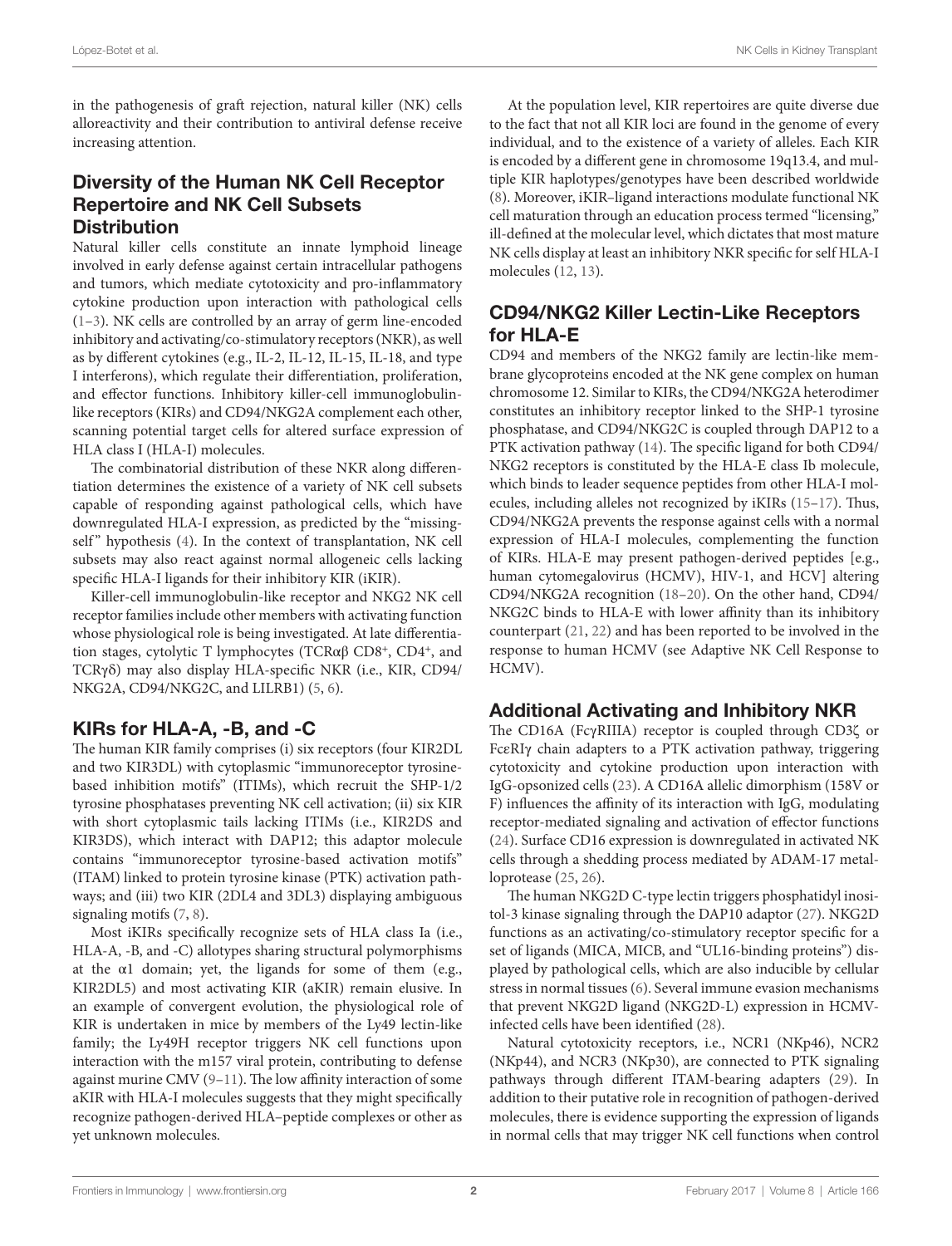by inhibitory receptors is reduced ([30\)](#page-7-16). NKp46 is coupled to the CD3ζ or FcεRIγ chain, triggering cytotoxicity and cytokine production upon recognition of an ill-defined cellular ligand(s). NKp46 has been shown to be involved in the NK cell response to HCMV-infected dendritic cells and macrophages [\(31](#page-7-17), [32\)](#page-7-18). The nature of cellular ligands for NKp44 also remains open, and several ligands have been reported for the CD3ζ-linked NKp30 ([30,](#page-7-16) [33](#page-7-19)).

In addition to the pivotal role played by adhesion molecules (i.e., LFA-1 and CD2) in the NK cell interaction with target cells, engagement of DNAM1, a co-stimulatory receptor specific for Nectin-2 (CD112) and PVR (CD155), contributes to the response against tumor and virus-infected cells [\(32](#page-7-18), [34](#page-7-20)). NK cells may acquire additional inhibitory NKR upon activation or at late differentiation stages. Among these checkpoints, LILRB1 (ILT2, LIR-1, or CD85j) interacts with a wide spectrum of HLA-I molecules and binds with a higher affinity to the UL18 HCMV glycoprotein ([35,](#page-7-21) [36\)](#page-7-22); similarly, TIGIT (T cell Ig and ITIM domain) binds to CD155 competing with DNAM1 ([37](#page-7-23)).

## Peripheral Blood NK Cell Subsets

The human peripheral blood NK cell compartment includes a variety of cell subsets, which represent distinct maturation stages and display different combinations of HLA-I-specific NKR. Similar to T and B lymphocytes, NK cells may undergo clonal expansion and late differentiation events, skewing the NKR repertoire and further diversifying their phenotypic/functional profile (**[Figure 1](#page-2-0)**).

Two NK cell populations are identified in peripheral blood according to their surface expression levels of the CD56 neuralcell adhesion molecule isoform (i.e., CD56bright and CD56<sup>dim</sup>) ([38\)](#page-7-24). CD56bright NK cells constitute a minor fraction  $(-10\%)$  of the normal circulating NK cell compartment. They display a low cytotoxic potential but secrete pro-inflammatory cytokines and are conventionally considered to represent an early maturation stage ([39\)](#page-7-25). Most CD56bright NK cells express CD94/NKG2A, NKG2D, and NCR, but lack KIR and CD16. The predominant (~90%) CD16<sup>+</sup>NKG2D<sup>+</sup>CD56dim NK cell population comprises distinct subsets, defined according to KIR, NKG2A, and NKG2C expression (e.g., NKG2A<sup>+</sup>KIR<sup>+</sup>NKG2C<sup>+</sup>/<sup>−</sup> and NKG2A<sup>−</sup>KIR<sup>+</sup> NKG2C<sup>+/−</sup>). Evidences have been obtained indirectly supporting a linear differentiation model in which CD56bright NK cells sequentially give rise to the other NK cell subsets [\(38](#page-7-24), [40\)](#page-7-26). Yet, the possibility that alternative differentiation pathways branching from NK cell precursors may independently generate CD56bright and CD56<sup>dim</sup> subsets cannot be formally ruled out.

Further levels of NK cell phenotypic/functional heterogeneity are determined by (i) the diversity of human NKR repertoires, conditioned by the existence of hundreds of different KIR haplotypes diverging in gene and allotype content; (ii) the clonal distribution of KIR combinations among CD56<sup>dim</sup> NK cells, modulated by the influence of KIR–ligand interactions on NK cell maturation; (iii) the oligoclonal adaptive expansion of NK cell subsets in response to HCMV infection (see Adaptive NK Cell Response to HCMV); and (iv) the incidence of late differentiation events, which determine additional phenotypic and functional changes (e.g., expression of CD57 and LILRB1) (**[Figure 1](#page-2-0)**).



<span id="page-2-0"></span>FIGURE 1 | Diversity of the human peripheral blood natural killer (NK) cell compartment. Two main NK cell populations are identified according to expression levels of the CD56 marker. CD56bright NK cells secrete proinflammatory cytokines but display a low cytotoxic potential and are often considered to represent an early maturation stage. According to such view, this subset is believed to differentiate into the major cytotoxic CD56<sup>dim</sup> NK cell population, which includes a variety of subsets differing in NKR expression [e.g., killer-cell immunoglobulin-like receptors (KIRs), CD94/NKG2A, and CD94/NKG2C]. Whether some CD56dim subsets (e.g., NKG2A− KIR+) might directly derive from immature NK cell precursors rather than from NKG2A<sup>+</sup> KIR<sup>-</sup> CD56<sup>bright</sup> NK cells is not formally ruled out. Human cytomegalovirus (HCMV) infection promotes the differentiation and stable expansion of an NK cell subset, which displays high levels of the CD94/NKG2C receptor and an oligoclonal inhibitory KIR (iKIR) expression pattern, associated with other phenotypic and functional characteristics (see details in Section "Adaptive NK Cell Response to HCMV"). The nature of their precursors and the mechanism(s) underlying such adaptive NK cell response to HCMV are investigated.

# NK CELLS AND HCMV INFECTION IN KTR

Human cytomegalovirus is a member of the herpesviridae family which causes highly prevalent lifelong infections in all human populations, generally asymptomatic in immunocompetent hosts. The virus establishes latency, undergoing occasional reactivation which allows its efficient transmission through secretions ([41](#page-7-27), [42](#page-7-28)). HCMV may cause severe congenital disorders ([43\)](#page-7-29) and increases the morbidity/mortality rate in immunocompromised individuals ([44](#page-7-30), [45](#page-7-31)), being associated with some chronic inflammatory disorders (i.e., atherosclerosis) and immune senescence [\(46\)](#page-7-32). As a consequence of immunosuppression to prevent graft rejection, KTR are exposed to HCMV reactivation/reinfection, leading to potentially severe complications ([47](#page-7-33), [48](#page-7-34)).

Together with specific T lymphocytes and antibodies, commonly analyzed to assess the adaptive immune response to HCMV, NK cells contribute to defense against this pathogen ([49,](#page-7-35) [50](#page-7-36)). To escape from CD8<sup>+</sup> T cells, HCMV downregulates surface expression of HLA-I molecules in infected cells, interfering with antigen presentation ([51,](#page-7-37) [52](#page-7-38)). Consequently, engagement of inhibitory NKR is impaired promoting NK cell activation, which is counteracted by a variety of viral immune evasion strategies  $(53-55)$  $(53-55)$ .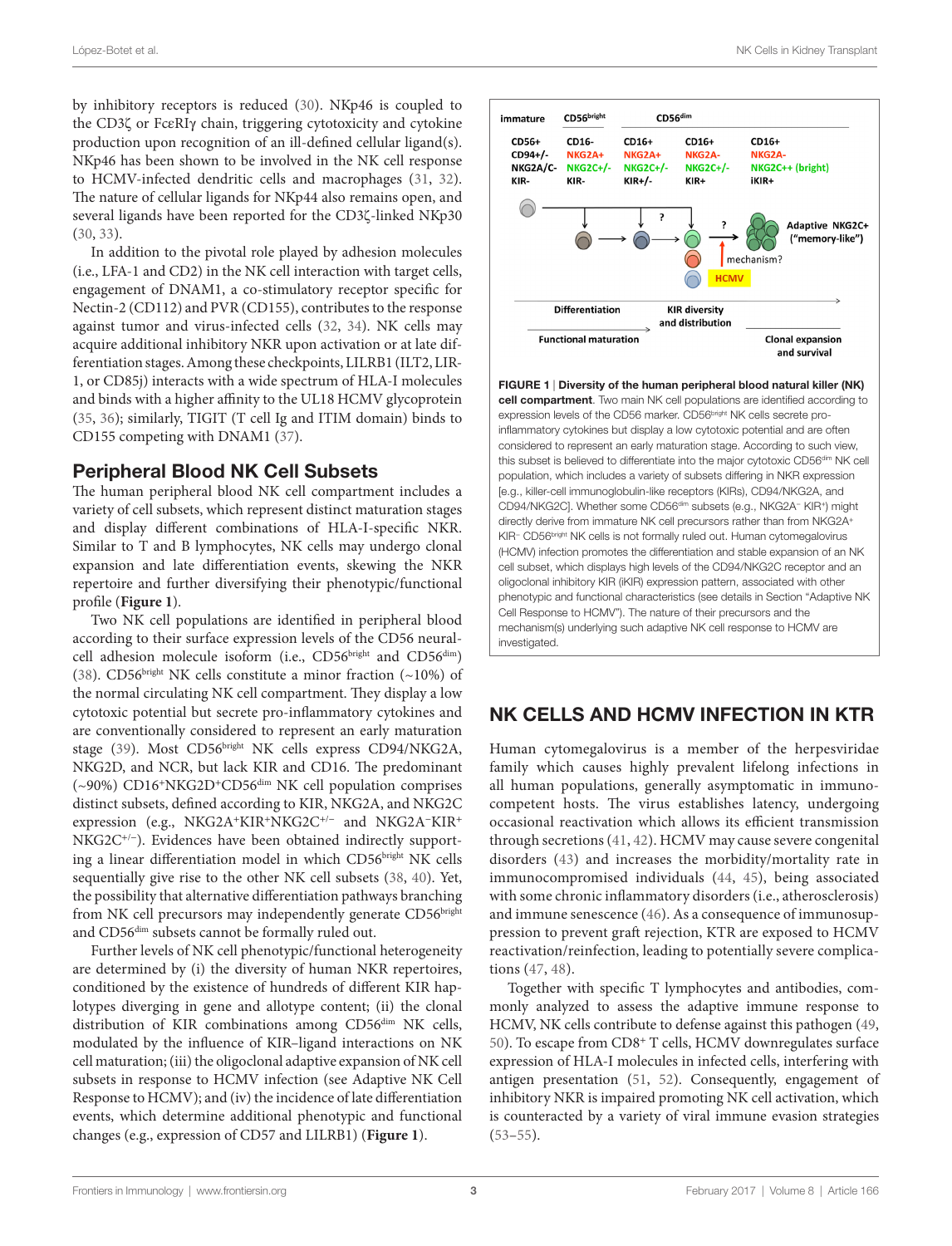## Adaptive NK Cell Response to HCMV

In 2004, we discovered that healthy HCMV-seropositive (HCMV<sup>+</sup>) individuals display increased proportions of NK and T cells hallmarked by high surface levels of CD94/NKG2C (NKG2C<sup>bright</sup>) [\(56\)](#page-8-0). The imprint of HCMV in the NK cell compartment is perceived to a variable extent only in some HCMV<sup>+</sup> subjects, persisting under steady state conditions. A number of reports have extended these observations in different settings, and the terms "adaptive" or "memory-like" are currently employed to designate the human differentiated NKG2Cbright NK cell population ([55](#page-7-40)). For the sake of precision, we have strictly used this original definition along the text. Yet, it is of note that these terms have been used by some authors to define other NK cell populations (e.g., *in vitro* cytokine-differentiated NK cells) [\(57\)](#page-8-1).

Expansions of NKG2Cbright cells are not induced by other herpesviruses (i.e., EBV and HSV-1) but have been reported in the course of different viral infections, yet associated with HCMV coinfection ([58–](#page-8-2)[61\)](#page-8-3). As compared to other NK cell subsets, including the low proportions of NKG2C<sup>dim</sup> cells detected in HCMV(-) and some HCMV(+) individuals, adaptive NKG2C<sup>+</sup> NK cells display a phenotype characterized by an oligoclonal pattern of iKIR specific for self HLA-I molecules (preferentially HLA-C). Moreover, they express reduced levels of NCR (i.e., NKp30 and NKp46), Siglec7, and CD161 [\(56,](#page-8-0) [62–](#page-8-4)[64\)](#page-8-5), acquire late differentiation markers (e.g., CD57 and LILRB1) ([65,](#page-8-6) [66](#page-8-7)), maintain surface expression of NKG2D and CD16, and display increased levels of CD2 involved in their activation [\(67](#page-8-8), [68](#page-8-9)). Epigenetic downregulation of signaling molecules (e.g., FcεRIγ chain and Syk) and certain transcription factors have been associated with adaptive NK cell differentiation ([69,](#page-8-10) [70](#page-8-11)). From a functional standpoint, they contain greater levels of Granzyme B and efficiently secrete TNFα and IFN-γ [\(62,](#page-8-4) [63\)](#page-8-12), mediating antibody-dependent cytotoxicity (ADCC) and cytokine production against HCMV-infected cells  $(71-73)$  $(71-73)$ .

Expansions of NKG2C<sup>+</sup> cells following HCMV infection were reported in immunosuppressed transplant recipients ([65](#page-8-6), [66,](#page-8-7) [74](#page-8-15)), in a severe T cell primary immunodeficiency [\(75\)](#page-8-16), as well as in children and newborns with congenital or postnatal HCMV infection [\(76](#page-8-17), [77\)](#page-8-18), independently of aging [\(78](#page-8-19)[–80](#page-8-20)). Altogether, these observations suggest that the magnitude of the HCMV imprint on the NK cell compartment in healthy individuals is likely fixed at the time of primary infection, presumably depending on host/virus genetics and other circumstantial factors (e.g., age at infection, viral load, etc.) [\(81](#page-8-21)).

By analogy with the role of  $Ly_49H^+$  cells in the response to murine CMV [\(82](#page-8-22)), we hypothesized that CD94/NKG2Cmediated specific recognition of virus-infected cells drives the adaptive differentiation, proliferation, and survival of this lymphocyte subset [\(55](#page-7-40)). Indirectly supporting this view, *in vitro* stimulation of PBMC from HCMV<sup>+</sup> donors with virus-infected cells elicited a preferential expansion of CD94/NKG2C<sup>+</sup> NK cells ([83,](#page-8-23) [84\)](#page-8-24). Yet, at variance with Ly49H, the nature of a hypothetical viral ligand remains uncertain, and there is no experimental evidence supporting that the CD94/NKG2C receptor may trigger NK cell effector functions against HCMV-infected cells ([32,](#page-7-18) [55,](#page-7-40) [83](#page-8-23), [85\)](#page-8-25). By contrast, NKG2C<sup>+</sup> adaptive NK cells have been shown

to efficiently mediate antibody-dependent effector functions, particularly pro-inflammatory cytokine production, against HCMV and HSV-1 infected cells ([24,](#page-7-10) [71](#page-8-13)). It is of note that CD16 remains functionally coupled to the CD3ζ adapter ([73\)](#page-8-14) following downregulation of FcεRIγ. The molecular mechanisms driving this pattern of response to HCMV and the existence of a putative CD94/NKG2C viral ligand are investigated (**[Figure 2](#page-3-0)**).

A deletion of the *NKG2C* gene (officially designated *KLRC2*) is frequently detected in different human populations, with some variation depending on their ethnic/geographic origin [\(86](#page-8-26)[–89](#page-8-27)). *NKG2C* gene copy number is directly related with surface expression levels and the activating function of CD94/NKG2C [\(62](#page-8-4)). Moreover, the *NKG2C* genotype is as well associated with steady state numbers of circulating NKG2C<sup>+</sup> NK cells, which appear reduced in *NKG2C*<sup>+</sup>/del as compared to *NKG2C*<sup>+</sup>/<sup>+</sup> individuals, further supporting a role of the NKR in driving the generation of adaptive NK cells ([62,](#page-8-4) [76](#page-8-17), [88](#page-8-28)). The identification of ~5% HCMV(+) healthy *NKG2C*del/del blood donors illustrates that the receptor is dispensable for controlling the viral infection under normal conditions, being redundant with other cell types (i.e., T lymphocytes). Moreover, NKG2C<sup>−</sup> NK cell subsets sharing some phenotypic features with canonical adaptive NKG2C<sup>+</sup> NK cells have been reported in HCMV(+) *NKG2C<sup>del/del</sup>* blood donors [\(68](#page-8-9), [90\)](#page-8-29) and HCMV-infected hematopoietic stem cell transplantation (HSCT) recipients [\(91](#page-8-30)). On the other hand, the lack of NKG2C<sup>+</sup> NK cells has been suggested to alter the control of primary HCMV infection in childhood [\(88\)](#page-8-28); a putative relevance of the *NKG2C* deletion in immunosuppressed patients is discussed in the next section.

# NK Cell Response to HCMV Infection in KTR

Posttransplant HCMV infection constitutes a risk factor for cardiac and renal allograft vasculopathy associated with chronic graft dysfunction and is directly associated with the rate of graft



<span id="page-3-0"></span>FIGURE 2 | Contribution of adaptive natural killer (NK) cells to human cytomegalovirus (HCMV) control. (A) Evidences supporting a contribution of different T and NK cell subsets in the control of HCMV infection in kidney transplant recipients have been reported. (B) Adaptive NKG2Cbright NK cells generated in response to HCMV infection efficiently mediate antibodydependent cytotoxicity and cytokine production (e.g., TNF-α and IFN-γ) in response to HCMV-infected cells. Yet, there is no consistent evidence supporting an involvement of CD94/NKG2C in triggering NK cell effector functions against infected cells, and the nature of a hypothetical viral ligand remains elusive.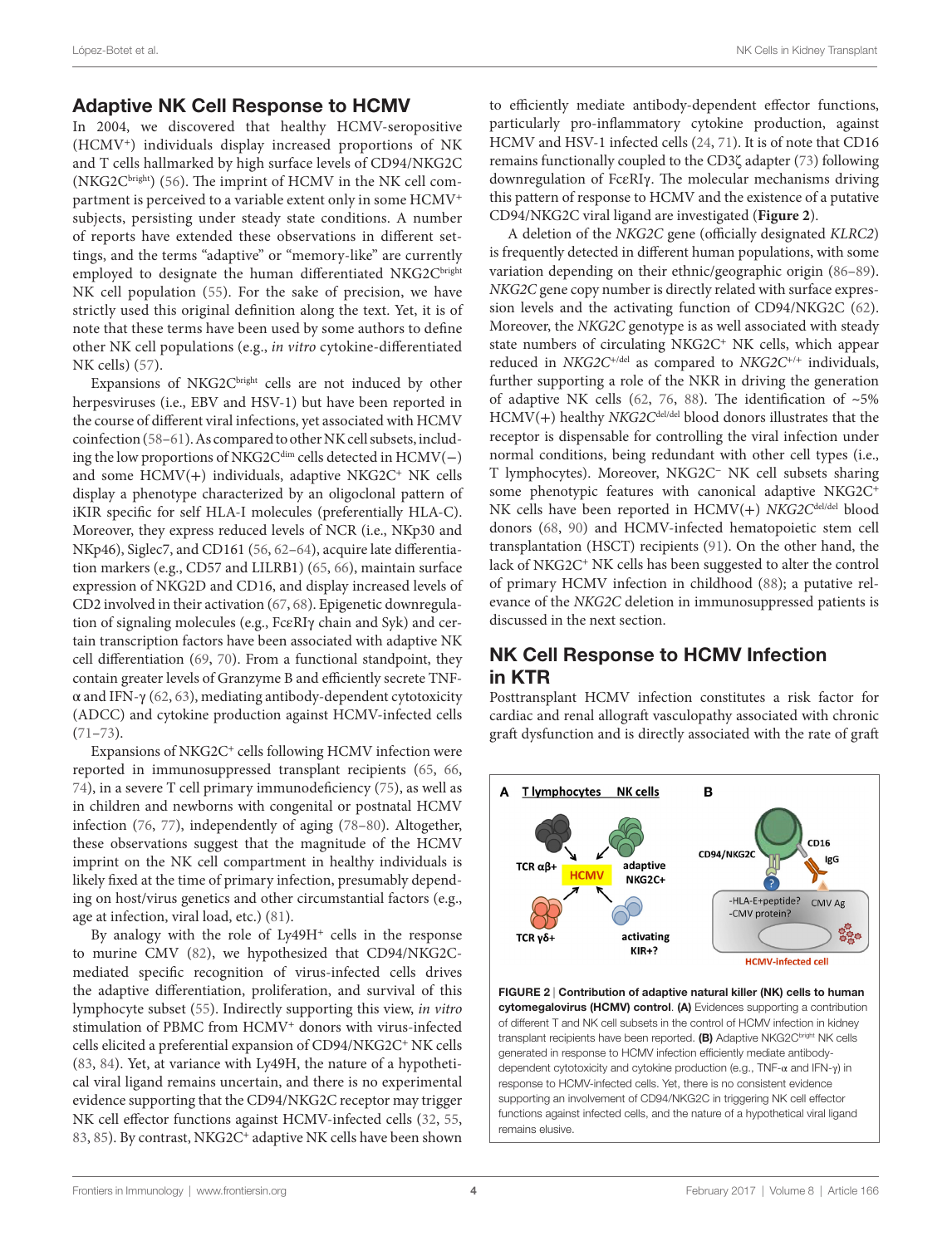loss and reduced host survival ([47,](#page-7-33) [48,](#page-7-34) [92](#page-9-0)). Antiviral prophylaxis is commonly administered to HCMV(−) KTR transplanted from an HCMV(+) donor or treated with intensive immunosuppression; patients developing HCMV viremia receive antiviral therapy, not free of adverse effects. Identification of biomarkers predicting the risk of posttransplant HCMV infection is warranted to improve its clinical management. Regular immunosuppressive therapy in KTR is aimed to prevent rejection, impairing the development of alloreactive T cells and production of alloantibodies, but has been proposed to be less effective on differentiated CTL and mature NK cells [\(93\)](#page-9-1). Yet, alterations of the phenotypic and functional profile of circulating NK cells following immunosuppression were detected in other studies [\(94](#page-9-2), [95\)](#page-9-3). After low-dose therapy with anti-thymocyte globulin (ATG) NK cells recovered faster than T cells ([96](#page-9-4)). In this regard, following induction with ATG functionally competent NK cells were reported to display for several months an NKG2A<sup>+</sup> KIR<sup>−</sup> phenotype ([97\)](#page-9-5). Thus, it is plausible that NK cells may contribute to antiviral defense in KTR, partially compensating their impaired T cell response.

The putative influence of KIR and HLA-I genotypes in the control of HCMV infection in KTR has been addressed. A relation of the KIR repertoire with viral load was reported in primary HCMV infection ([98\)](#page-9-6), even though the risk of HCMV disease was not influenced by KIR–ligand matching ([99\)](#page-9-7). De Rham et al. detected increased numbers of KIR3DL1+ NK cells in KTR during the acute phase of HCMV reactivation ([100\)](#page-9-8). In both KTR and healthy blood donors, this NK cell subset efficiently killed *in vitro* infected fibroblasts; different interpretations for this observation were proposed. On the other hand, KIR-B haplotypes encoding aKIR were related with a lower rate of HCMV infection ([101](#page-9-9)). In cases receiving thymoglobulin and intensive immunosuppression, KIR-associated control of HCMV was limited to seropositive KTR [\(102\)](#page-9-10). A role of activating NKR in the control of other viral infections (e.g., BK and varicella zoster) has been also proposed ([103](#page-9-11), [104](#page-9-12)).

We recently explored the relationship of adaptive NKG2C<sup>+</sup> NK cells with the outcome of HCMV infection in KTR, monitoring pre- and posttransplant the NK cell immunophenotype and the incidence of viremia [\(105](#page-9-13)). NKG2C<sup>+</sup> NK cell expansions did not systematically follow detection of HCMV viremia in KTR, thus suggesting that a prompt control of the infection by antiviral therapy and preexisting differentiated CTL may hamper the adaptive NK cell response development. Conversely, late NKG2C<sup>+</sup> NK cell expansions might reflect clinically unnoticed HCMV replication after withdrawal of antiviral therapy. In this regard, symptom-free HCMV reactivations in KTR have been associated with altered phenotypic and functional profiles of NK cells, which expressed LILRB1 and downregulated FcϵRIγ [\(106\)](#page-9-14). In the same line, increased proportions of LILRB1<sup>+</sup> (LIR-1<sup>+</sup>) NK cells were originally associated with HCMV infection in lung transplant recipients [\(107\)](#page-9-15).

Regular immunosuppressive protocols did not modify the levels of adaptive NK cells in KTR without detectable viremia along the follow-up, nor did they impair their expansion in some cases undergoing HCMV infection [\(105\)](#page-9-13). Nevertheless, the possibility that immunosuppression may interfere with *de novo* adaptive NK cell differentiation, as it does with alloreactive T cell development, is not ruled out. Further studies are warranted to precisely assess the impact of different drugs on the development and effector functions of adaptive NK cells.

Of note, high pretransplant levels of NKG2C<sup>+</sup> NK cells were associated with a reduced incidence of posttransplant HCMV viremia, independently of other related variables (e.g., thymoglobulin induction, antiviral prophylaxis, and age), suggesting that adaptive NK cells might confer some protection against viral reactivation/reinfection ([105\)](#page-9-13). In this regard, a low NK cell count post-liver transplantation has been reported to be an independent risk factor for HCMV disease ([108\)](#page-9-16). Despite their limited direct *in vitro* response against HCMV-infected cells, adaptive NKG2C<sup>+</sup> NK cells may contribute to antiviral defense. In particular, they efficiently mediate antibody-dependent effector functions and likely participate in the response to HCMV reactivation in KTR, in combination with specific IgG [\(70](#page-8-11), [71,](#page-8-13) [73\)](#page-8-14) (**[Figure 2B](#page-3-0)**). In this context, the influence of CD16A dimorphism and IgG allotypes on the magnitude of ADCC deserves attention [\(24](#page-7-10)). The possibility that aKIR may be involved in the putative antiviral effect of adaptive NKG2C<sup>+</sup> NK cells appears unlikely, considering that they do express iKIR ([63,](#page-8-12) [64,](#page-8-5) [90\)](#page-8-29) and that their expansion is independent of KIR-A/B haplotypes ([56\)](#page-8-0). Nevertheless, NK cell subsets expressing CD94/NKG2C or aKIR might play complementary roles in the response to HCMV.

The frequencies of TcRαβ T cells specific for HCMV antigens (e.g., IE-1 and pp65) have been reported to predict the risk of posttransplant infection ([109](#page-9-17), [110](#page-9-18)); moreover, TcRγδ T cells were associated with control of posttransplant HCMV viremia ([111](#page-9-19)). Adaptive NKG2C<sup>+</sup> NK cells and CTL have been proposed to be independent ([78–](#page-8-19)[80\)](#page-8-20). Thus the possibility that the association of adaptive NKG2C<sup>+</sup> NK cells with a lower risk of HCMV infection might indirectly reflect a central role of HCMV-specific TcRαβ T cells (**[Figure 3](#page-5-0)**) appears unlikely; further studies are warranted to precisely address this issue.

The distributions of the *NKG2C* genotypes in two different KTR cohorts, studied pre- and posttransplant, appeared comparable to the frequencies detected in blood donors; as reported, the magnitude of the NKG2C<sup>+</sup> NK cell expansion was greater in *NKG2C*<sup>+</sup>/<sup>+</sup> than in *NKG2C*<sup>+</sup>/del subjects [\(105](#page-9-13)). Remarkably, somewhat increased frequencies of the *NKG2C*<sup>+</sup>/del genotype and a reciprocal reduction of *NKG2C*<sup>+</sup>/<sup>+</sup> cases were detected among KTR suffering symptomatic HCMV infection; unexpectedly, an opposite reduction of the NKG2C<sup>del/del</sup> frequency was observed among this KTR group. Despite that differences did not reach statistical significance, the coincident trends in both cohorts suggested a relation of *NKG2C* copy number with the outcome of HCMV infection and its impact in KTR; larger studies are warranted to confirm these observations.

Altogether these results indirectly support that adaptive NKG2C<sup>+</sup> NK cells may play an active role in defense against HCMV, partially compensating in KTR the effect of immunosuppression on T cells. High pretransplant levels of NKG2C<sup>+</sup> cells may predict a lower risk of posttransplant HCMV replication/ disease in KTR receiving regular immunosuppression, particularly in *NKG2C*<sup>+</sup>/<sup>+</sup> HCMV(+) patients (**[Figure 3](#page-5-0)**). On the other hand, posttransplant expansions of differentiated adaptive NKG2C+ NK cells reflect the incidence of viral replication and,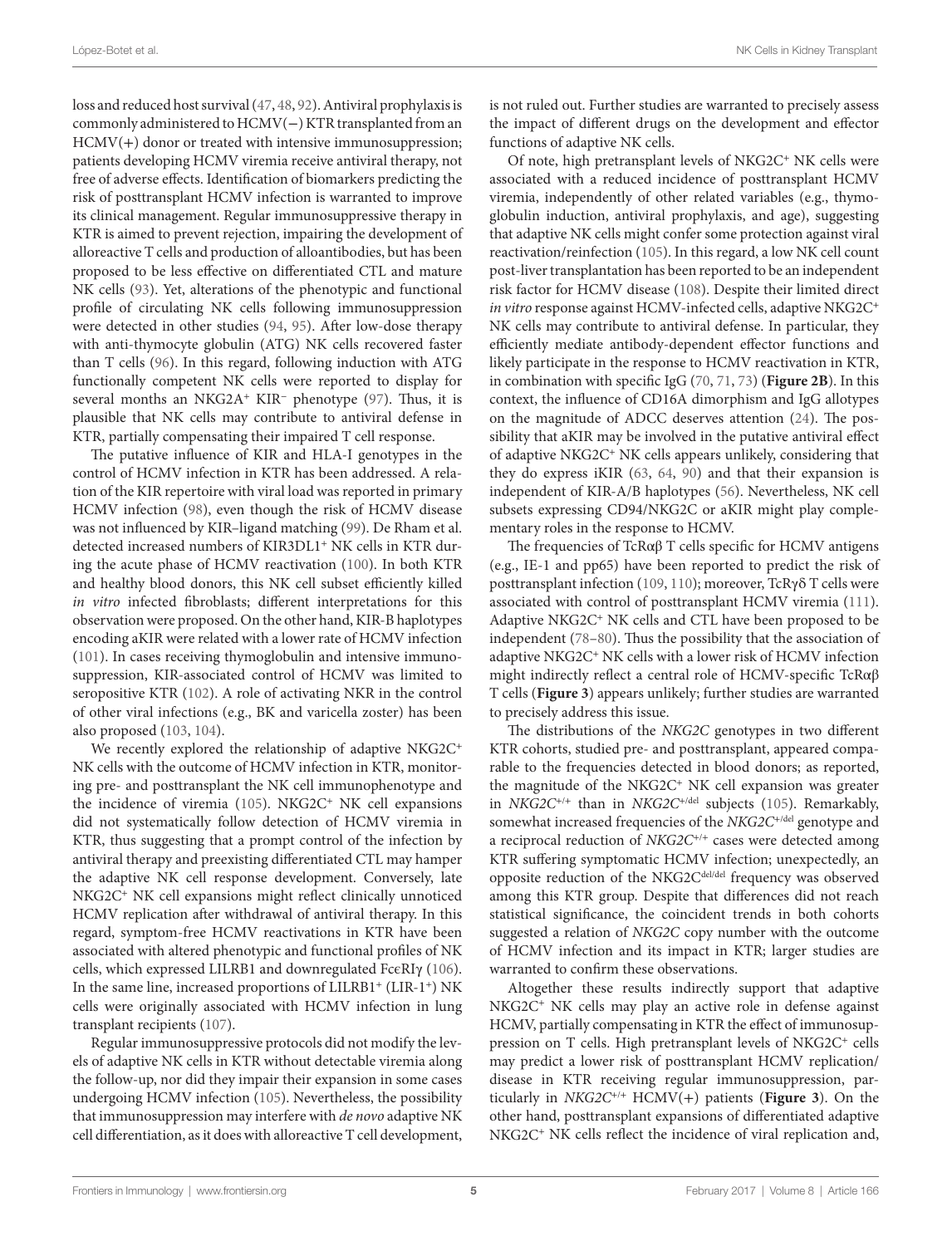once established, might contribute to its control. It is plausible that antibody-mediated response to other viral infections may as well contribute to the expansion of adaptive NKG2C<sup>+</sup> cells ([70,](#page-8-11) [112](#page-9-20)). It is uncertain whether adaptive NK cells may comparably respond to HCMV reactivation or reinfection, reported to have a different clinical impact ([113\)](#page-9-21). From a practical standpoint, monitoring basal and posttransplant levels of adaptive NK cells may provide biomarkers to evaluate the control of HCMV, with practical implications in the clinical management of the viral infection. Assessing the relation with other phenotypic features displayed at late stages of adaptive NKG2C+ NK cells differentiation (e.g., CD57 expression and FcεRIγ chain loss) deserves attention. Furthermore, studies in larger cohorts are required to assess the relation of the adaptive NK cell response in KTR with the incidence of other viral infections, as well as with the risk of chronic graft rejection, cardiovascular disease, and cancer ([48,](#page-7-34) [114\)](#page-9-22). In this regard, the possibility that antibody-dependent activation of adaptive NK cells may participate in donor-specific alloantibodies (DSA)-mediated rejection is addressed in the next section.

# NK CELLS AND ALLOGRAFT REJECTION

# NK Cell Alloreactivity

Mature NK cells whose iKIR fail to recognize HLA-I alleles on an allograft are predicted to mediate cytotoxicity and pro-inflammatory cytokine production, as long as activating NKR are engaged by ligands displayed on target cells. Some degree of KIR–ligand mismatching between donors and recipients is estimated to occur

<span id="page-5-0"></span>

in 50–75% of HLA non-identical transplants, and several studies have addressed the impact of this variable in kidney transplant outcome (**[Figure 4A](#page-5-1)**). On one hand, KIR–ligand mismatches were suggested to influence short-term outcome in KTR ([115\)](#page-9-23) and were associated with a reduced long-term graft survival in HLA-incompatible KTR [\(116\)](#page-9-24), proposing a beneficial effect of NK cell-targeted immunosuppression. Conversely, KIR–ligand mismatch was reported by others to be irrelevant for predicting long-term allograft survival ([117\)](#page-9-25) and, in the same line, no effect on the risk of rejection was perceived after reduction of immuno-suppressive therapy ([118](#page-9-26)).

These apparently conflicting observations might be reconciled considering the implications of inhibitory NKR–MHC class I mismatch in other experimental and clinical transplant settings. Classical animal models of "F1-hybrid resistance" revealed a role of NK cells in rejection of allogeneic hematopoietic transplants, but not of other tissues grafts [\(119\)](#page-9-27). In HSCT, donor NK cellmediated alloreactivity has been shown to potentially exert an antileukemic effect without promoting graft-versus-host disease [\(120](#page-9-28)). In the same line, adoptive immunotherapy with allogeneic NK cells in HSCT recipients has been proven a safe procedure [\(121](#page-9-29), [122\)](#page-9-30). Altogether these observations support that the NK cell alloreactive potential, determined by KIR–ligand mismatch, may have a negligible pathogenic impact in solid organ transplantation, unless engagement of activating NKR triggers NK cell effector functions. Accordingly, NK cell alloreactivity would be favored by stimuli promoting graft expression of activating NKR ligands (e.g., NKG2D-L). This situation may take place in the context of infections (e.g., HCMV) or T cell/DSA-mediated rejection reactions, enhancing the pathogenic impact of these adverse events (**[Figure 4A](#page-5-1)**). From a methodological standpoint, the genotypic prediction of KIR–ligand mismatching should be complemented



<span id="page-5-1"></span>synergize with a DSA-CD16-mediated response (right).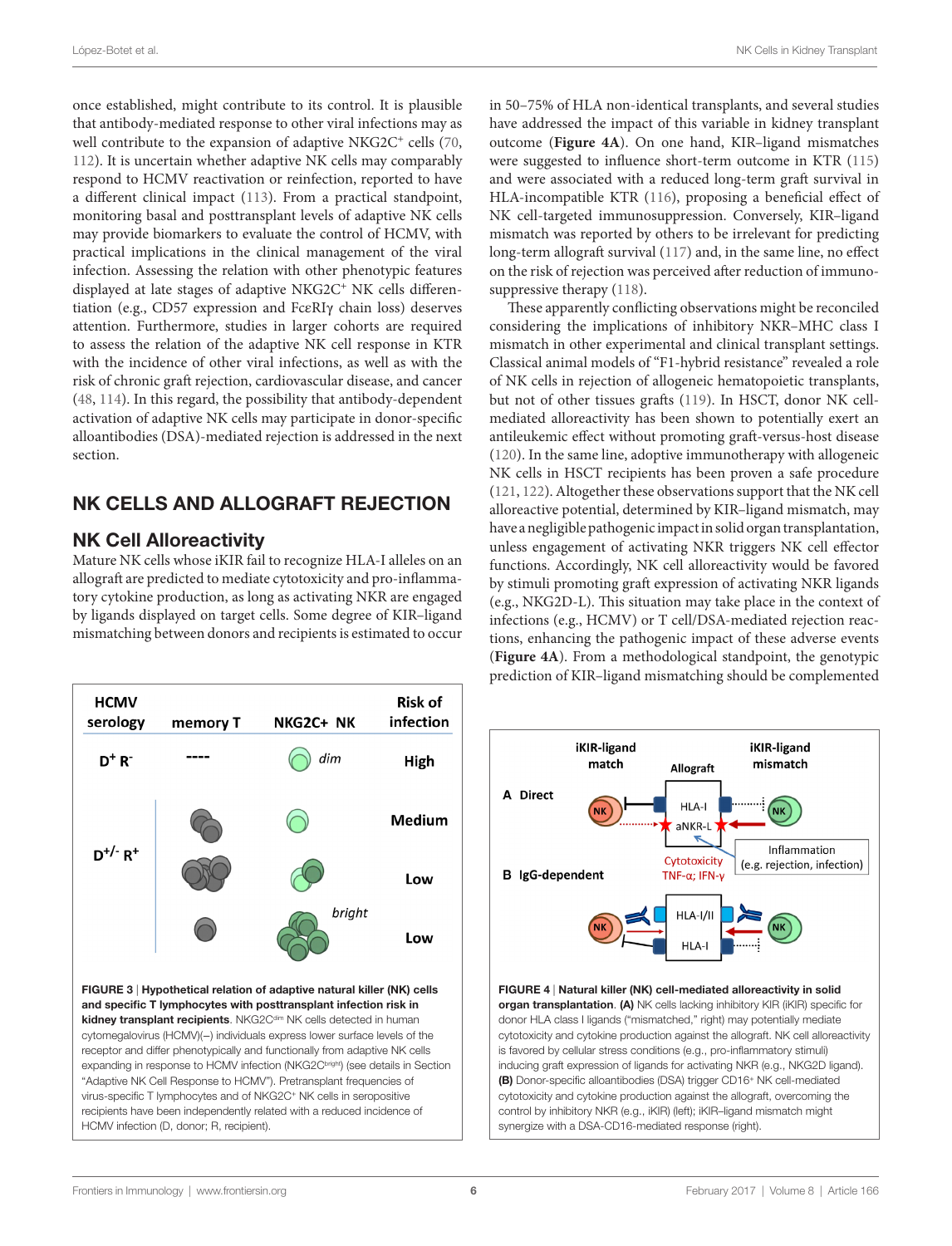by a direct assessment of the frequencies of potential alloreactive NK cells, using specific mAbs to discriminate homologous activating and iKIR as reported for HSCT ([123](#page-9-31)).

# Alloantibody-Dependent NK Cell Activation

Posttransplant donor-specific anti-HLA antibodies (DSA) are a major risk factor in kidney transplant, causing microvascular damage associated with humoral rejection. In addition to complement activation, HLA-specific alloantibodies may trigger NK cells through CD16 to mediate ADCC and cytokine production (**[Figure 4B](#page-5-1)**). Indications that NK cells contribute to chronic antibody-mediated rejection (ABMR) have been obtained in experimental models and analyzing kidney biopsies [\(124,](#page-9-32) [125\)](#page-9-33). Consistent with a pathogenic role of NK cells, increased CD56<sup>+</sup> cells have been observed in graft lesions from patients suffering ABMR. NK cell-associated gene expression has been associated with microvascular inflammation [\(126](#page-9-34), [127\)](#page-9-35), providing biomarkers with potential diagnostic/prognostic value ([128–](#page-9-36)[130](#page-10-0)). CD16A is also expressed by TCRγδ and some TCRαβ T lymphocyte subsets [\(131](#page-10-1), [132](#page-10-2)). CD16<sup>+</sup> TCRγδ T cells have been related with the response to posttransplant HCMV infection in KTR, and evidences supporting their involvement in ABMR have been reported ([111](#page-9-19), [133](#page-10-3)).

CD16 downregulation and expression of activation markers have been observed in circulating NK cells from KTR, likely reflecting IgG-dependent NK cell activation triggered by infectious pathogens (e.g., HCMV) or DSA ([134](#page-10-4)). In the same line, altered distributions of circulating NK cells have been associated with the presence of alloantibodies in KTR. DSA<sup>+</sup> patients were reported to display lower proportions of the major CD56<sup>dim</sup> NK cell subset as compared with cases without anti-HLA antibodies ([95\)](#page-9-3). Increased proportions of CD56bright and CD56dim NKG2A<sup>+</sup> cells, but not their absolute numbers, were observed in DSA<sup>+</sup> KTR ([135](#page-10-5)). The data suggest that alloantibody-mediated activation of NK cells *via* CD16 may promote their turnover, accounting for the imbalanced NK cell subset distribution.

This hypothesis predicts that CD56bright NKG2A<sup>+</sup> CD16<sup>−</sup> NK cells should be spared from the effect of alloantibodies, consistent with their increased proportions in DSA<sup>+</sup> KTR. On the other hand, the association of DSA with increased proportions of CD56<sup>dim</sup>NKG2A<sup>+</sup> NK cells suggests that engagement of CD94/NKG2A by HLA-E, conserved in all individuals, might

## **REFERENCES**

- <span id="page-6-0"></span>1. Moretta A, Bottino C, Mingari MC, Biassoni R, Moretta L. What is a natural killer cell? *Nat Immunol* (2002) 3(1):6–8.
- 2. Lanier LL. NK cell recognition. *Annu Rev Immunol* (2005) 23:225–74.
- <span id="page-6-1"></span>3. Vivier E, Tomasello E, Baratin M, Walzer T, Ugolini S. Functions of natural killer cells. *Nat Immunol* (2008) 9(5):503–10. doi[:10.1038/ni1582](https://doi.org/10.1038/ni1582)
- <span id="page-6-2"></span>4. Ljunggren HG, Karre K. In search of the 'missing self ': MHC molecules and NK cell recognition. *Immunol Today* (1990) 11:237–44.
- <span id="page-6-3"></span>5. Vivier E, Anfossi N. Inhibitory NK-cell receptors on T cells: witness of the past, actors of the future. *Nat Rev Immunol* (2004) 4(3):190–8.
- <span id="page-6-4"></span>6. Raulet DH, Gasser S, Gowen BG, Deng W, Jung H. Regulation of ligands for the NKG2D activating receptor. *Annu Rev Immunol* (2013) 31:413–41. doi:[10.1146/annurev-immunol-032712-095951](https://doi.org/10.1146/annurev-immunol-032712-095951)

also dampen the alloantibody effect on this subpopulation. Conversely, KIR–ligand mismatch would add to alloantibody activation of CD56dimNKG2A<sup>−</sup> KIR<sup>+</sup> NK cells, synergizing with the pathogenic effects of DSA and accelerating their turnover. Given the oligoclonal expression by adaptive NKG2C<sup>+</sup> NK cells of self-reactive KIR, preferentially specific for HLA-C molecules [\(63,](#page-8-12) [64\)](#page-8-5), and their ability to mediate antibody-dependent effector functions ([71](#page-8-13), [73](#page-8-14)), it is likely that they may play a relevant pathogenic role in DSA-mediated graft rejection of KIR–ligand-I mismatched transplants.

In summary, consistent evidence has been obtained supporting a functional duality of NK cells in the context of kidney transplantation, reflected by their positive involvement in the response to HCMV infection as opposed to their participation in graft rejection. Further studies integrating phenotypic, functional, and genetic analysis of NK cells should provide valuable insights on the pathogenesis of solid organ transplant complications, leading to the potential development of clinically useful biomarkers.

# AUTHOR CONTRIBUTIONS

All authors have actively contributed to build up the conceptual framework developed in this review and revised the draft written by ML-B.

# ACKNOWLEDGMENTS

The authors thank the technical help of Dulce Soto, Judit Rigol, Andrea Vera, Sara Alvarez, Anna Faura, and Rosa Causadias.

# FUNDING

The authors are supported by a coordinated research project from Fundació La Marató de TV3 (137/C/2012) and by grants from: Plan Estatal I+D Retos (SAF2013-49063-C2-1-R), Spanish Ministry of Economy and Competitiveness (MINECO, FEDER); EU FP7-MINECO Infect-ERA program (PCIN-2015-191-C02-01); FIS-FEDER PI13/00598 and 16/00617, Intensification Programs (Spanish Ministry of Health ISCIII); and RedinRen RD16/0009/0013. AM is supported by Asociación Española Contra el Cáncer (AECC). AP is supported by EU-FP7 Marie Curie Training Network (NATURIMMUN FP7-PEOPLE-2012-ITN-317013).

- <span id="page-6-5"></span>7. Vilches C, Parham P. KIR: diverse, rapidly evolving receptors of innate and adaptive immunity. *Annu Rev Immunol* (2002) 20:217–51.
- <span id="page-6-6"></span>8. Parham P, Moffett A. Variable NK cell receptors and their MHC class I ligands in immunity, reproduction and human evolution. *Nat Rev Immunol* (2013) 13(2):133–44. doi:[10.1038/nri3370](https://doi.org/10.1038/nri3370)
- <span id="page-6-7"></span>9. Arase H, Mocarski ES, Campbell AE, Hill AB, Lanier LL. Direct recognition of cytomegalovirus by activating and inhibitory NK cell receptors. *Science* (2002) 296(5571):1323–6.
- 10. Smith HR, Heusel JW, Mehta IK, Kim S, Dorner BG, Naidenko OV, et al. Recognition of a virus-encoded ligand by a natural killer cell activation receptor. *Proc Natl Acad Sci U S A* (2002) 99(13):8826–31.
- <span id="page-6-8"></span>11. Sun JC, Beilke JN, Lanier LL. Adaptive immune features of natural killer cells. *Nature* (2009) 457(7229):557–61. doi:[10.1038/nature](https://doi.org/10.1038/nature
07665) [07665](https://doi.org/10.1038/nature
07665)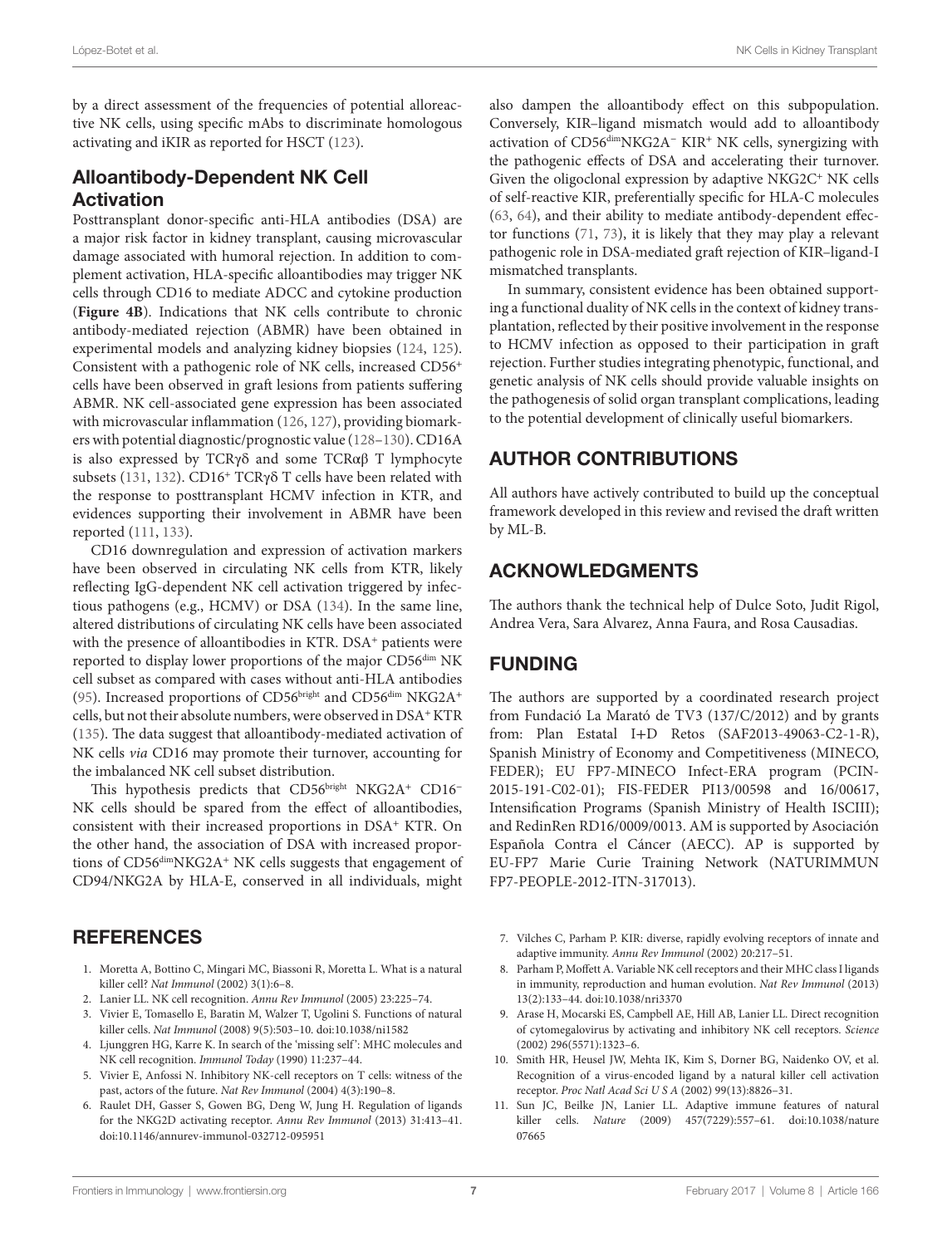- <span id="page-7-0"></span>12. Orr MT, Lanier LL. Natural killer cell education and tolerance. *Cell* (2010) 142(6):847–56. doi[:10.1016/j.cell.2010.08.031](https://doi.org/10.1016/j.cell.2010.08.031)
- <span id="page-7-1"></span>13. Horowitz A, Djaoud Z, Nemat-Gorgani N, Blokhuis J, Hilton HG, Béziat V, et al. Class I HLA haplotypes form two schools that educate NK cells in different ways. *Sci Immunol* (2016) 1(3):eaag1672.
- <span id="page-7-2"></span>14. López-Botet M, Bellón T. Natural killer cell activation and inhibition by receptors for MHC class I. *Curr Opin Immunol* (1999) 11(3):301–7.
- <span id="page-7-3"></span>15. Braud VM, Allan DS, O'Callaghan CA, Soderstrom K, D'Andrea A, Ogg GS, et al. HLA-E binds to natural killer cell receptors CD94/NKG2A, B and C. *Nature* (1998) 391(6669):795–9.
- 16. Lee N, Llano M, Carretero M, Ishitani A, Navarro F, López-Botet M, et al. HLA-E is a major ligand for the natural killer inhibitory receptor CD94/ NKG2A. *Proc Natl Acad Sci U S A* (1998) 95:5199–204.
- <span id="page-7-4"></span>17. Borrego F, Ulbrecht M, Weiss EH, Coligan JE, Brooks AG. Recognition of human histocompatibility leukocyte antigen (HLA)-E complexed with HLA class I signal sequence-derived peptides by CD94/NKG2 confers protection from natural killer cell-mediated lysis. *J Exp Med* (1998) 187(5): 813–8.
- <span id="page-7-5"></span>18. Tomasec P, Braud VM, Rickards C, Powell MB, McSharry BP, Gadola S, et al. Surface expression of HLA-E, an inhibitor of natural killer cells, enhanced by human cytomegalovirus gpUL40. *Science* (2000) 287(5455):1031–33.
- 19. Cohen GB, Gandhi RT, Davis DM, Mandelboim O, Chen BK, Strominger JL, et al. The selective downregulation of class I major histocompatibility complex proteins by HIV-1 protects HIV-infected cells from NK cells. *Immunity* (1999) 10(6):661–71.
- <span id="page-7-6"></span>20. Nattermann J, Nischalke HD, Hofmeister V, Ahlenstiel G, Zimmermann H, Leifeld L, et al. The HLA-A2 restricted T cell epitope HCV core 35-44 stabilizes HLA-E expression and inhibits cytolysis mediated by natural killer cells. *Am J Pathol* (2005) 166(2):443–53.
- <span id="page-7-7"></span>21. Valés-Gómez M, Reyburn HT, Erskine RA, López-Botet M, Strominger JL. Kinetics and peptide dependency of the binding of the inhibitory NK receptor CD94/NKG2-A and the activating receptor CD94/NKG2-C to HLA-E. *EMBO J* (1999) 18(15):4250–60.
- <span id="page-7-8"></span>22. Heatley SL, Pietra G, Lin J, Widjaja JM, Harpur CM, Lester S, et al. Polymorphism in human cytomegalovirus UL40 impacts on recognition of human leukocyte antigen-E (HLA-E) by natural killer cells. *J Biol Chem* (2013) 288(12):8679–90. doi:[10.1074/jbc.M112.409672](https://doi.org/10.1074/jbc.M112.409672)
- <span id="page-7-9"></span>23. Bryceson YT, March ME, Ljunggren HG, Long EO. Synergy among receptors on resting NK cells for the activation of natural cytotoxicity and cytokine secretion. *Blood* (2006) 107(1):159–66.
- <span id="page-7-10"></span>24. Moraru M, Black LE, Muntasell A, Portero F, López-Botet M, Reyburn HT, et al. NK cell and Ig interplay in defense against herpes simplex virus type 1: epistatic interaction of CD16A and IgG1 allotypes of variable affinities modulates antibody-dependent cellular cytotoxicity and susceptibility to clinical reactivation. *J Immunol* (2015) 195(4):1676–84. doi[:10.4049/](https://doi.org/10.4049/jimmunol.1500872) [jimmunol.1500872](https://doi.org/10.4049/jimmunol.1500872)
- <span id="page-7-11"></span>25. Romee R, Schneider SE, Leong JW, Chase JM, Keppel CR, Sullivan RP, et al. Cytokine activation induces human memory-like NK cells. *Blood* (2012) 120(24):4751–60. doi:[10.1182/blood-2012-04-419283](https://doi.org/10.1182/blood-2012-04-419283)
- <span id="page-7-12"></span>26. Sun JC, Lanier LL. NK cell development, homeostasis and function: parallels with CD8(+) T cells. *Nat Rev Immunol* (2011) 11(10):645–57. doi[:10.1038/](https://doi.org/10.1038/nri3044) [nri3044](https://doi.org/10.1038/nri3044)
- <span id="page-7-13"></span>27. Raulet DH. Roles of the NKG2D immunoreceptor and its ligands. *Nat Rev Immunol* (2003) 3(10):781–90.
- <span id="page-7-14"></span>28. Jonjic S, Babic M, Polic B, Krmpotic A. Immune evasion of natural killer cells by viruses. *Curr Opin Immunol* (2008) 20(1):30–8. doi[:10.1016/j.coi.2007.11.002](https://doi.org/10.1016/
j.coi.2007.11.002)
- <span id="page-7-15"></span>29. Moretta A, Bottino C, Vitale M, Pende D, Cantoni C, Mingari MC, et al. Activating receptors and coreceptors involved in human natural killer cell-mediated cytolysis. *Annu Rev Immunol* (2001) 19:197–223.
- <span id="page-7-16"></span>30. Koch J, Steinle A, Watzl C, Mandelboim O. Activating natural cytotoxicity receptors of natural killer cells in cancer and infection. *Trends Immunol* (2013) 34(4):182–91. doi[:10.1016/j.it.2013.01.003](https://doi.org/10.1016/j.it.2013.01.003)
- <span id="page-7-17"></span>31. Romo N, Magri G, Muntasell A, Heredia G, Baia D, Angulo A, et al. Natural killer cell-mediated response to human cytomegalovirus-infected macrophages is modulated by their functional polarization. *J Leukoc Biol* (2011) 90(4):717–26. doi:[10.1189/jlb.0311171](https://doi.org/10.1189/jlb.0311171)
- <span id="page-7-18"></span>32. Magri G, Muntasell A, Romo N, Sáez-Borderias A, Pende D, Geraghty DE, et al. NKp46 and DNAM-1 NK-cell receptors drive the response to human cytomegalovirus-infected myeloid dendritic cells overcoming viral

<span id="page-7-19"></span>immune evasion strategies. *Blood* (2011) 117(3):848–56. doi[:10.1182/](https://doi.org/10.1182/blood-2010-08-301374) [blood-2010-08-301374](https://doi.org/10.1182/blood-2010-08-301374) 

- 33. Kruse PH, Matta J, Ugolini S, Vivier E. Natural cytotoxicity receptors and their ligands. *Immunol Cell Biol* (2014) 92(3):221–9. doi[:10.1038/](https://doi.org/10.1038/
icb.2013.98) [icb.2013.98](https://doi.org/10.1038/
icb.2013.98)
- <span id="page-7-20"></span>34. Pende D, Spaggiari GM, Marcenaro S, Martini S, Rivera P, Capobianco A, et al. Analysis of the receptor-ligand interactions in the natural killer-mediated lysis of freshly isolated myeloid or lymphoblastic leukemias: evidence for the involvement of the poliovirus receptor (CD155) and Nectin-2 (CD112). *Blood* (2005) 105(5):2066–73.
- <span id="page-7-21"></span>35. Colonna M, Navarro F, Bellón T, Llano M, García P, Samaridis J, et al. A common inhibitory receptor for major histocompatibility complex class I molecules on human lymphoid and myelomonocytic cells. *J Exp Med* (1997) 186(11):1809–18.
- <span id="page-7-22"></span>36. Cosman D, Fanger N, Borges L, Kubin M, Chin W, Peterson L, et al. A novel immunoglobulin superfamily receptor for cellular and viral MHC class I molecules. *Immunity* (1997) 7(2):273–82.
- <span id="page-7-23"></span>37. Stanietsky N, Simic H, Arapovic J, Toporik A, Levy O, Novik A, et al. The interaction of TIGIT with PVR and PVRL2 inhibits human NK cell cytotoxicity. *Proc Natl Acad Sci U S A* (2009) 106(42):17858–63. doi[:10.1073/](https://doi.org/10.1073/pnas.0903474106) [pnas.0903474106](https://doi.org/10.1073/pnas.0903474106)
- <span id="page-7-24"></span>38. Caligiuri MA. Human natural killer cells. *Blood* (2008) 112(3):461–9. doi:[10.1182/blood-2007-09-077438](https://doi.org/10.1182/blood-2007-09-077438)
- <span id="page-7-25"></span>39. Michel T, Poli A, Cuapio A, Briquemont B, Iserentant G, Ollert M, et al. Human CD56bright NK cells: an update. *J Immunol* (2016) 196(7):2923–31. doi:[10.4049/jimmunol.1502570](https://doi.org/10.4049/jimmunol.1502570)
- <span id="page-7-26"></span>40. Bjorkström NK, Riese P, Heuts F, Andersson S, Fauriat C, Ivarsson MA, et al. Expression patterns of NKG2A, KIR, and CD57 define a process of CD56dim NK-cell differentiation uncoupled from NK-cell education. *Blood* (2010) 116(19):3853–64. doi[:10.1182/blood-2010-04-281675](https://doi.org/10.1182/blood-2010-04-281675)
- <span id="page-7-27"></span>41. Mocarski ES, Shenk T, Griffiths PD, Pass RF. Cytomegaloviruses. 6th ed. In: Knipe DM, Howley PM, editors. *Fields Virology*. Philadelphia: Lippincott Williams & Wilkins (2013). p. 1960–2015.
- <span id="page-7-28"></span>42. Crumpacker CS. Cytomegalovirus. 5th ed. In: Mandell GL, Bennett JE, Dolin R, editors. *Mandell, Douglas, and Bennett's Principles and Practice of Infectious Diseases*. Philadelphia: Churchill Livingston (2000). p. 1586–99.
- <span id="page-7-29"></span>43. Pass RF, Fowler KB, Boppana SB, Britt WJ, Stagno S. Congenital cytomegalovirus infection following first trimester maternal infection: symptoms at birth and outcome. *J Clin Virol* (2006) 35(2):216–20.
- <span id="page-7-30"></span>44. Fishman JA. Infection in solid-organ transplant recipients. *N Engl J Med*  $(2007)$  357 $(25):2601-14$ .
- <span id="page-7-31"></span>45. Boeckh M, Ljungman P. How we treat cytomegalovirus in hematopoietic cell transplant recipients. *Blood* (2009) 113(23):5711–9. doi[:10.1182/blood-](https://doi.org/10.1182/blood-
2008-10-143560)[2008-10-143560](https://doi.org/10.1182/blood-
2008-10-143560)
- <span id="page-7-32"></span>46. Pawelec G, Goldeck D, Derhovanessian E. Inflammation, ageing and chronic disease. *Curr Opin Immunol* (2014) 29:23–8. doi:[10.1016/j.coi.2014.03.007](https://doi.org/10.1016/j.coi.2014.03.007)
- <span id="page-7-33"></span>47. Sagedal S, Hartmann A, Nordal KP, Osnes K, Leivestad T, Foss A, et al. Impact of early cytomegalovirus infection and disease on long-term recipient and kidney graft survival. *Kidney Int* (2004) 66(1):329–37.
- <span id="page-7-34"></span>48. Tong CY, Bakran A, Peiris JS, Muir P, Herrington CS. The association of viral infection and chronic allograft nephropathy with graft dysfunction after renal transplantation. *Transplantation* (2002) 74(4):576–8.
- <span id="page-7-35"></span>49. Orange JS. Natural killer cell deficiency. *J Allergy Clin Immunol* (2013) 132(3):515–25. doi[:10.1016/j.jaci.2013.07.020](https://doi.org/10.1016/j.jaci.2013.07.020)
- <span id="page-7-36"></span>50. Biron CA, Nguyen KB, Pien GC, Cousens LP, Salazar-Mather TP. Natural killer cells in antiviral defense: function and regulation by innate cytokines. *Annu Rev Immunol* (1999) 17:189–220.
- <span id="page-7-37"></span>51. Halenius A, Gerke C, Hengel H. Classical and non-classical MHC I molecule manipulation by human cytomegalovirus: so many targets-but how many arrows in the quiver? *Cell Mol Immunol* (2015) 12(2):139–53. doi[:10.1038/cmi.2014.105](https://doi.org/10.1038/cmi.2014.105)
- <span id="page-7-38"></span>52. Tortorella D, Gewurz BE, Furman MH, Schust DJ, Ploegh HL. Viral subversion of the immune system. *Annu Rev Immunol* (2000) 18:861–926.
- <span id="page-7-39"></span>53. Lisnic B, Lisnic VJ, Jonjic S. NK cell interplay with cytomegaloviruses. *Curr Opin Virol* (2015) 15:9–18. doi:[10.1016/j.coviro.2015.07.001](https://doi.org/10.1016/j.coviro.2015.07.001)
- 54. Wilkinson GW, Tomasec P, Stanton RJ, Armstrong M, Prod'homme V, Aicheler R, et al. Modulation of natural killer cells by human cytomegalovirus. *J Clin Virol* (2008) 41(3):206–12.
- <span id="page-7-40"></span>55. López-Botet M, Muntasell A, Vilches C. The CD94/NKG2C+ NK-cell subset on the edge of innate and adaptive immunity to human cytomegalovirus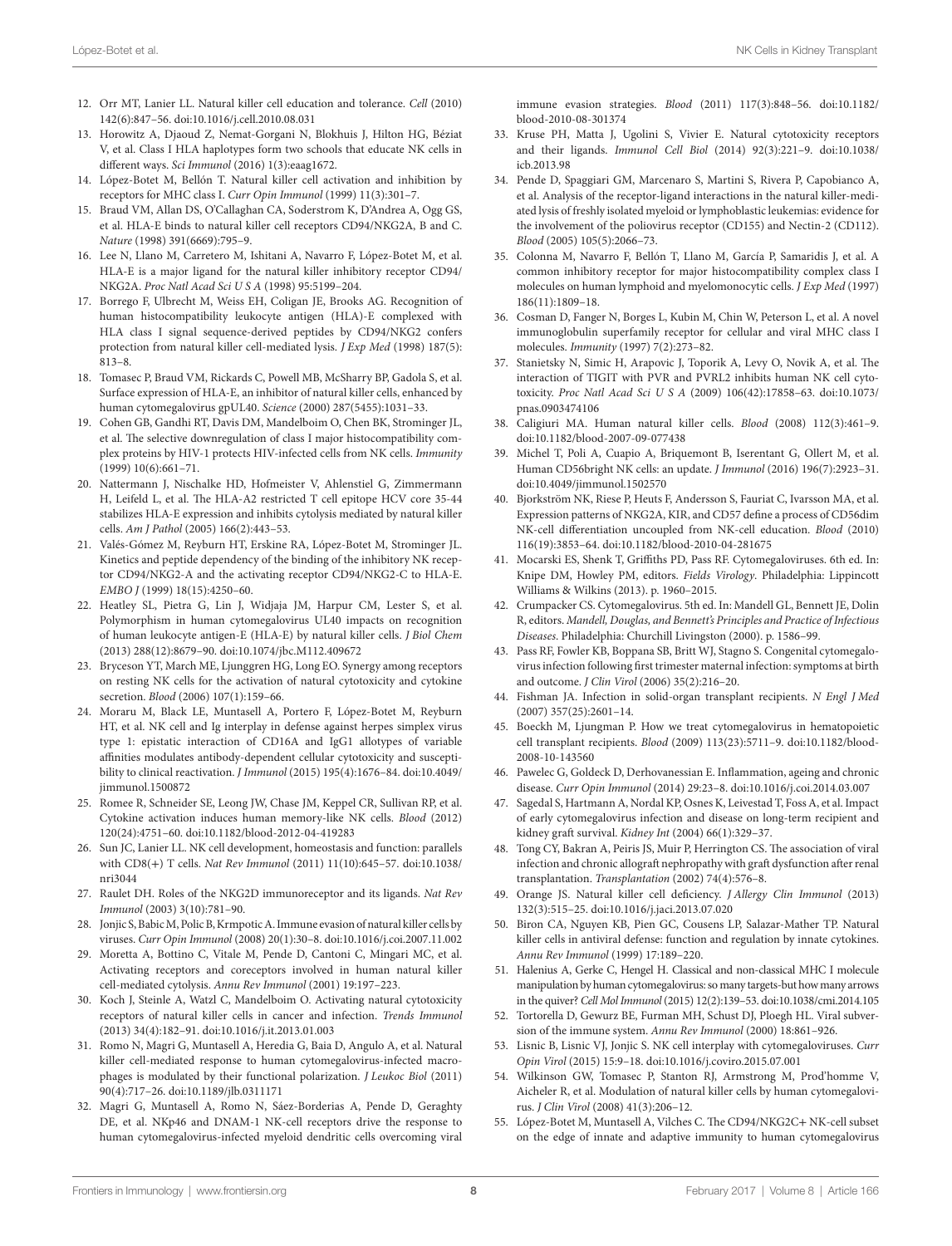<span id="page-8-0"></span>infection. *Semin Immunol* (2014) 26(2):145–51. doi[:10.1016/j.smim.](https://doi.org/10.1016/j.smim.
2014.03.002) [2014.03.002](https://doi.org/10.1016/j.smim.
2014.03.002)

- 56. Gumá M, Angulo A, Vilches C, Gómez-Lozano N, Malats N, López-Botet M. Imprint of human cytomegalovirus infection on the NK cell receptor repertoire. *Blood* (2004) 104(12):3664–71.
- <span id="page-8-1"></span>57. Wagner JA, Fehniger TA. Human adaptive natural killer cells: beyond NKG2C. *Trends Immunol* (2016) 37(6):351–3. doi[:10.1016/j.it.2016.05.001](https://doi.org/10.1016/j.it.2016.05.001)
- <span id="page-8-2"></span>58. Gumá M, Cabrera C, Erkizia I, Bofill M, Clotet B, Ruiz L, et al. Human cytomegalovirus infection is associated with increased proportions of NK cells that express the CD94/NKG2C receptor in aviremic HIV-1-positive patients. *J Infect Dis* (2006) 194(1):38–41.
- 59. Petitdemange C, Becquart P, Wauquier N, Béziat V, Debré P, Leroy EM, et al. Unconventional repertoire profile is imprinted during acute chikungunya infection for natural killer cells polarization toward cytotoxicity. *PLoS Pathog* (2011) 7(9):e1002268. doi:[10.1371/journal.ppat.](https://doi.org/10.1371/journal.ppat.
1002268) [1002268](https://doi.org/10.1371/journal.ppat.
1002268)
- 60. Béziat V, Dalgard O, Asselah T, Halfon P, Bedossa P, Boudifa A, et al. CMV drives clonal expansion of NKG2C+ NK cells expressing self-specific KIRs in chronic hepatitis patients. *Eur J Immunol* (2012) 42(2):447–57. doi[:10.1002/](https://doi.org/10.1002/eji.201141826) [eji.201141826](https://doi.org/10.1002/eji.201141826)
- <span id="page-8-3"></span>61. Bjorkström NK, Lindgren T, Stoltz M, Fauriat C, Braun M, Evander M, et al. Rapid expansion and long-term persistence of elevated NK cell numbers in humans infected with hantavirus. *J Exp Med* (2011) 208(1):13–21. doi:[10.1084/jem.20100762](https://doi.org/10.1084/jem.20100762)
- <span id="page-8-4"></span>62. Muntasell A, López-Montañés M, Vera A, Heredia G, Romo N, Peñafiel J, et al. NKG2C zygosity influences CD94/NKG2C receptor function and the NK-cell compartment redistribution in response to human cytomegalovirus. *Eur J Immunol* (2013) 43:3268–78. doi[:10.1002/eji.201343773](https://doi.org/10.1002/eji.201343773)
- <span id="page-8-12"></span>63. Béziat V, Liu L, Malmberg JA, Ivarsson MA, Sohlberg E, Bjorklund AT, et al. NK cell responses to cytomegalovirus infection lead to stable imprints in the human KIR repertoire and involve activating KIRs. *Blood* (2013) 121:2678–88. doi[:10.1182/blood-2012-10-459545](https://doi.org/10.1182/blood-2012-10-459545)
- <span id="page-8-5"></span>64. Djaoud Z, David G, Bressollette C, Willem C, Rettman P, Gagne K, et al. Amplified NKG2C+ NK cells in cytomegalovirus (CMV) infection preferentially express killer cell Ig-like receptor 2DL: functional impact in controlling CMV-infected dendritic cells. *J Immunol* (2013) 191(5):2708–16. doi:[10.4049/jimmunol.1301138](https://doi.org/10.4049/jimmunol.1301138)
- <span id="page-8-6"></span>65. López-Vergès S, Milush JM, Schwartz BS, Pando MJ, Jarjoura J, York VA, et al. Expansion of a unique CD57<sup>+</sup>NKG2Chi natural killer cell subset during acute human cytomegalovirus infection. *Proc Natl Acad Sci U S A* (2011) 108(36):14725–32. doi[:10.1073/pnas.1110900108](https://doi.org/10.1073/pnas.1110900108)
- <span id="page-8-7"></span>66. Della Chiesa M, Falco M, Podesta M, Locatelli F, Moretta L, Frassoni F, et al. Phenotypic and functional heterogeneity of human NK cells developing after umbilical cord blood transplantation: a role for human cytomegalovirus? *Blood* (2012) 119(2):399–410. doi:[10.1182/blood-2011-08-372003](https://doi.org/10.1182/blood-2011-08-372003)
- <span id="page-8-8"></span>67. Rölle A, Halenius A, Ewen EM, Cerwenka A, Hengel H, Momburg F. CD2-CD58 interactions are pivotal for the activation and function of adaptive natural killer cells in human cytomegalovirus infection. *Eur J Immunol* (2016) 46(10):2420–5. doi:[10.1002/eji.201646492](https://doi.org/10.1002/eji.201646492)
- <span id="page-8-9"></span>68. Liu LL, Landskron J, Ask EH, Enqvist M, Sohlberg E, Traherne JA, et al. Critical role of CD2 co-stimulation in adaptive natural killer cell responses revealed in NKG2C-deficient humans. *Cell Rep* (2016) 15(5):1088–99. doi:[10.1016/j.celrep.2016.04.005](https://doi.org/10.1016/j.celrep.2016.04.005)
- <span id="page-8-10"></span>69. Schlums H, Cichocki F, Tesi B, Theorell J, Béziat V, Holmes TD, et al. Cytomegalovirus infection drives adaptive epigenetic diversification of NK cells with altered signaling and effector function. *Immunity* (2015) 42(3):443–56. doi:[10.1016/j.immuni.2015.02.008](https://doi.org/10.1016/j.immuni.2015.02.008)
- <span id="page-8-11"></span>70. Lee J, Zhang T, Hwang I, Kim A, Nitschke L, Kim M, et al. Epigenetic modification and antibody-dependent expansion of memory-like NK cells in human cytomegalovirus-infected individuals. *Immunity* (2015) 42(3):431–42. doi:[10.1016/j.immuni.2015.02.013](https://doi.org/10.1016/j.immuni.2015.02.013)
- <span id="page-8-13"></span>71. Costa-García M, Vera A, Moraru M, Vilches C, López-Botet M, Muntasell A. Antibody-mediated response of NKG2Cbright NK cells against human cytomegalovirus. *J Immunol* (2015) 194(6):2715–24. doi[:10.4049/](https://doi.org/10.4049/jimmunol.1402281) [jimmunol.1402281](https://doi.org/10.4049/jimmunol.1402281)
- 72. Wu Z, Sinzger C, Frascaroli G, Reichel J, Bayer C, Wang L, et al. Human cytomegalovirus-induced NKG2C(hi) CD57(hi) natural killer cells are effectors dependent on humoral antiviral immunity. *J Virol* (2013) 87(13):7717–25. doi:[10.1128/JVI.01096-13](https://doi.org/10.1128/JVI.01096-13)
- <span id="page-8-14"></span>73. Zhang T, Scott JM, Hwang I, Kim S. Cutting edge: antibody-dependent memory-like NK cells distinguished by FcRγ deficiency. *J Immunol* (2013) 190(4):1402–6. doi[:10.4049/jimmunol.1203034](https://doi.org/10.4049/jimmunol.1203034)
- <span id="page-8-15"></span>74. Foley B, Cooley S, Verneris MR, Pitt M, Curtsinger J, Luo X, et al. Cytomegalovirus reactivation after allogeneic transplantation promotes a lasting increase in educated NKG2C+ natural killer cells with potent function. *Blood* (2012) 119(11):2665–74. doi:[10.1182/blood-2011-10-386995](https://doi.org/10.1182/blood-2011-10-386995)
- <span id="page-8-16"></span>75. Kuijpers TW, Baars PA, Dantin C, van den Burg M, van Lier RA, Roosnek E. Human NK cells can control CMV infection in the absence of T cells. *Blood* (2008) 112(3):914–5. doi:[10.1182/blood-2008-05-157354](https://doi.org/10.1182/blood-2008-05-157354)
- <span id="page-8-17"></span>76. Noyola DE, Fortuny C, Muntasell A, Noguera-Julián A, Muñoz-Almagro C, Alarcón A, et al. Influence of congenital human cytomegalovirus infection and the NKG2C genotype on NK-cell subset distribution in children. *Eur J Immunol* (2012) 42:3256–66. doi[:10.1002/eji.201242752](https://doi.org/10.1002/eji.201242752)
- <span id="page-8-18"></span>77. Noyola DE, Alarcón A, Noguera-Julian A, Muntasell A, Muñoz-Almagro C, García J, et al. Dynamics of the NK-cell subset redistribution induced by cytomegalovirus infection in preterm infants. *Hum Immunol* (2015) 76(2–3):118–23. doi[:10.1016/j.humimm.2015.01.017](https://doi.org/10.1016/j.humimm.2015.01.017)
- <span id="page-8-19"></span>78. Bengner M, Béziat V, Ernerudh J, Nilsson BO, Lofgren S, Wikby A, et al. Independent skewing of the T cell and NK cell compartments associated with cytomegalovirus infection suggests division of labor between innate and adaptive immunity. *Age (Dordr)* (2014) 336(2):571–82. doi[:10.1007/](https://doi.org/10.1007/s11357-013-9587-y) [s11357-013-9587-y](https://doi.org/10.1007/s11357-013-9587-y)
- 79. Bigley AB, Spielmann G, Agha N, O'Connor DP, Simpson RJ. Dichotomous effects of latent CMV infection on the phenotype and functional properties of CD8+ T-cells and NK-cells. *Cell Immunol* (2016) 300:26–32. doi[:10.1016/](https://doi.org/10.1016/
j.cellimm.2015.11.005) [j.cellimm.2015.11.005](https://doi.org/10.1016/
j.cellimm.2015.11.005)
- <span id="page-8-20"></span>80. López-Botet M, Muntasell A, Martínez-Rodríguez JE, López-Montañés M, Costa-García M, Pupuleku A. Development of the adaptive NK cell response to human cytomegalovirus in the context of aging. *Mech Ageing Dev* (2016) 158:23–6. doi[:10.1016/j.mad.2016.06.010](https://doi.org/10.1016/j.mad.2016.06.010)
- <span id="page-8-21"></span>81. Muntasell A, Vilches C, Angulo A, López-Botet M. Adaptive reconfiguration of the human NK-cell compartment in response to cytomegalovirus: a different perspective of the host-pathogen interaction. *Eur J Immunol* (2013) 43(5):1133–41. doi[:10.1002/eji.201243117](https://doi.org/10.1002/eji.201243117)
- <span id="page-8-22"></span>82. O'Sullivan TE, Sun JC, Lanier LL. Natural killer cell memory. *Immunity* (2015) 43(4):634–45. doi:[10.1016/j.immuni.2015.09.013](https://doi.org/10.1016/j.immuni.2015.09.013)
- <span id="page-8-23"></span>83. Gumá M, Budt M, Sáez A, Brckalo T, Hengel H, Angulo A, et al. Expansion of CD94/NKG2C+ NK cells in response to human cytomegalovirus-infected fibroblasts. *Blood* (2006) 107(9):3624–31.
- <span id="page-8-24"></span>84. Rölle A, Pollmann J, Ewen EM, Le VT, Halenius A, Hengel H, et al. IL-12 producing monocytes and HLA-E control HCMV-driven NKG2C+ NK cell expansion. *J Clin Invest* (2014) 124(12):5305–16. doi:[10.1172/JCI77440](https://doi.org/10.1172/JCI77440)
- <span id="page-8-25"></span>85. Djaoud Z, Riou R, Gavlovsky PJ, Mehlal S, Bressollette C, Gérard N, et al. Cytomegalovirus-infected primary endothelial cells trigger NKG2C+ natural killer cells. *J Innate Immun* (2016) 8(4):374–85. doi:[10.1159/000445320](https://doi.org/10.1159/000445320)
- <span id="page-8-26"></span>86. Miyashita R, Tsuchiya N, Hikami K, Kuroki K, Fukazawa T, Bijl M, et al. Molecular genetic analyses of human NKG2C (KLRC2) gene deletion. *Int Immunol* (2004) 16(1):163–8.
- 87. Moraru M, Cañiizares M, Muntasell A, de Pablo R, López-Botet M, Vilches C. Assessment of copy-number variation in the NKG2C receptor gene in a single-tube and characterization of a reference cell panel, using standard polymerase chain reaction. *Tissue Antigens* (2012) 80(2):184–7. doi:[10.1111/j.1399-0039.2012.01911.x](https://doi.org/10.1111/j.1399-0039.2012.01911.x)
- <span id="page-8-28"></span>88. Goodier MR, White MJ, Darboe A, Nielsen CM, Goncalves A, Bottomley C, et al. Rapid NK cell differentiation in a population with near-universal human cytomegalovirus infection is attenuated by NKG2C deletions. *Blood* (2014) 124(14):2213–22. doi:[10.1182/blood-2014-05-576124](https://doi.org/10.1182/blood-2014-05-576124)
- <span id="page-8-27"></span>89. Rangel-Ramírez VV, García-Sepúlveda CA, Escalante-Padrón F, Pérez-González LF, Rangel-Castilla A, Aranda-Romo S, et al. NKG2C gene deletion in the Mexican population and lack of association to respiratory viral infections. *Int J Immunogenet* (2014) 41(2):126–30. doi[:10.1111/iji.12104](https://doi.org/10.1111/iji.12104)
- <span id="page-8-29"></span>90. Muntasell A, Pupuleku A, Cisneros E, Vera A, Moraru M, Vilches C, et al. Relationship of NKG2C copy number with the distribution of distinct cytomegalovirus-induced adaptive NK cell subsets. *J Immunol* (2016) 196:3818–27. doi:[10.4049/jimmunol.1502438](https://doi.org/10.4049/jimmunol.1502438)
- <span id="page-8-30"></span>91. Della Chiesa M, Falco M, Bertaina A, Muccio L, Alicata C, Frassoni F, et al. Human cytomegalovirus infection promotes rapid maturation of NK cells expressing activating killer Ig-like receptor in patients transplanted with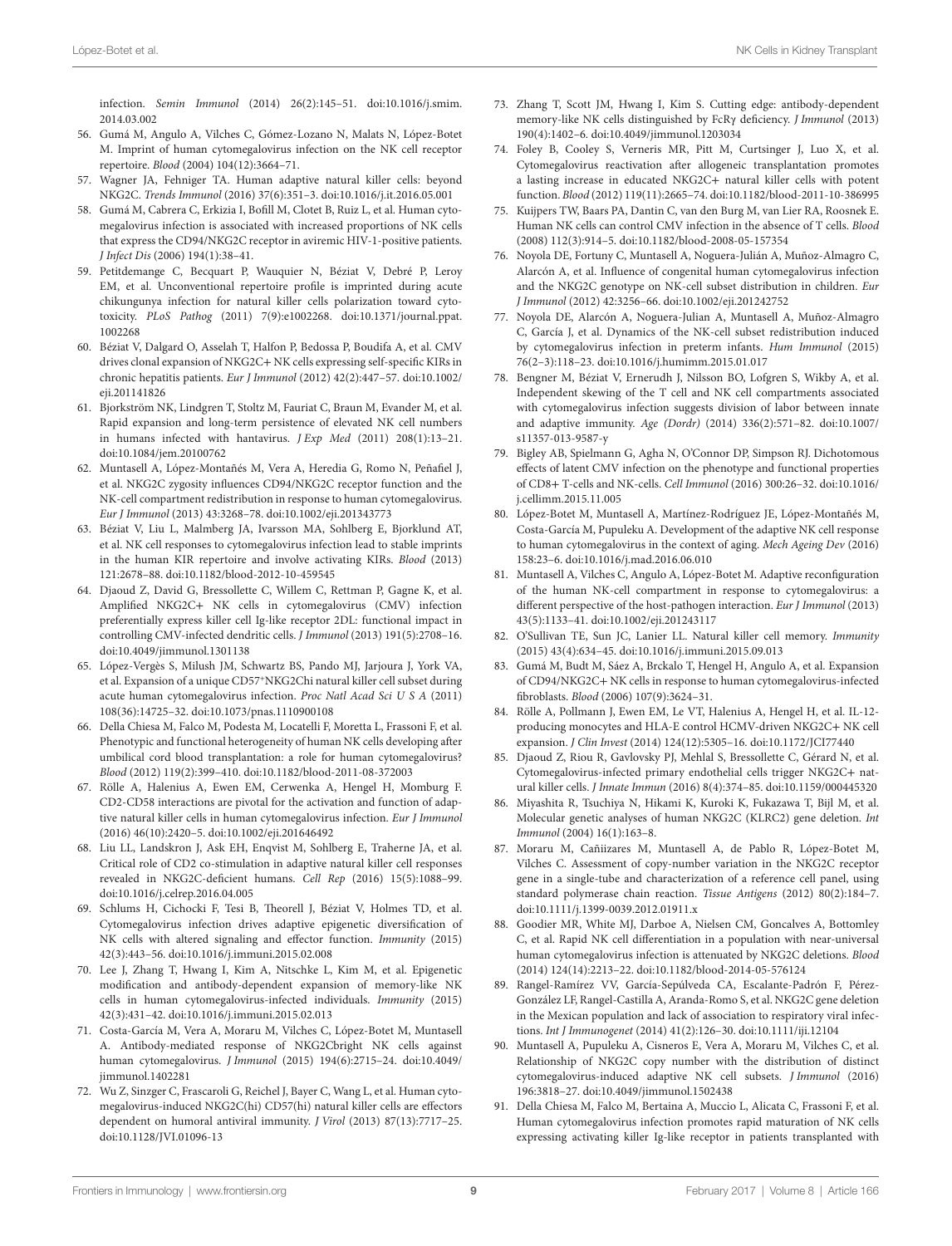<span id="page-9-0"></span>NKG2C-/- umbilical cord blood. *J Immunol* (2014) 192:1471–9. doi[:10.4049/](https://doi.org/10.4049/jimmunol.1302053) [jimmunol.1302053](https://doi.org/10.4049/jimmunol.1302053)

- 92. Razonable RR, Humar A. Cytomegalovirus in solid organ transplantation. *Am J Transplant* (2013) 13(Suppl 4):93–106. doi:[10.1111/ajt.12103](https://doi.org/10.1111/ajt.12103)
- <span id="page-9-1"></span>93. Demmers MW, Korevaar SS, Betjes MG, Weimar W, Rowshani AT, Baan CC. Limited efficacy of immunosuppressive drugs on CD8+ T cell-mediated and natural killer cell-mediated lysis of human renal tubular epithelial cells. *Transplantation* (2014) 97(11):1110–8. doi[:10.1097/TP.0000000000000108](https://doi.org/10.1097/TP.0000000000000108)
- <span id="page-9-2"></span>94. Morteau O, Blundell S, Chakera A, Bennett S, Christou CM, Mason PD, et al. Renal transplant immunosuppression impairs natural killer cell function in vitro and in vivo. *PLoS One* (2010) 5(10):e13294. doi:[10.1371/journal.](https://doi.org/10.1371/journal.pone.0013294) [pone.0013294](https://doi.org/10.1371/journal.pone.0013294)
- <span id="page-9-3"></span>95. Neudoerfl C, Mueller BJ, Blume C, Daemen K, Stevanovic-Meyer M, Keil J, et al. The peripheral NK cell repertoire after kidney transplantation is modulated by different immunosuppressive drugs. *Front Immunol* (2013) 4:46. doi:[10.3389/fimmu](https://doi.org/10.3389/fimmu)
- <span id="page-9-4"></span>96. Kho MM, Bouvy AP, Cadogan M, Kraaijeveld R, Baan CC, Weimar W. The effect of low and ultra-low dosages thymoglobulin on peripheral T, B and NK cells in kidney transplant recipients. *Transpl Immunol* (2012) 26(4): 186–90. doi[:10.1016/j.trim.2012.02.003](https://doi.org/10.1016/j.trim.2012.02.003)
- <span id="page-9-5"></span>97. Hadaya K, Avila Y, Valloton L, de Rham, Bandelier C, Ferrari-Lacraz S, et al. Natural killer cell receptor – repertoire and functions after induction therapy by polyclonal rabbit anti-thymocyte globulin in unsensitized kidney transplant recipients. *Clin Immunol* (2010) 137(2):250–60. doi:[10.1016/j.](https://doi.org/10.1016/j.clim.2010.07.004) [clim.2010.07.004](https://doi.org/10.1016/j.clim.2010.07.004)
- <span id="page-9-6"></span>98. Jones DC, Peacock S, Hughes D, Traherne JA, Allen RL, Barnardo MC, et al. Killer immunoglobulin-like receptor gene repertoire influences viral load of primary human cytomegalovirus infection in renal transplant patients. *Genes Immun* (2014) 15(8):562–8. doi[:10.1038/](https://doi.org/10.1038/
gene.2014.53) [gene.2014.53](https://doi.org/10.1038/
gene.2014.53)
- <span id="page-9-7"></span>99. Michelo CM, van der Meer A, Tijssen HJ, Zomer R, Stelma F, Hilbrands LB, et al. KIR and human leukocyte antigen genotype associated risk of cytomegalovirus disease in renal transplant patients. *Transplantation* (2015) 99(7):1506–13. doi[:10.1097/TP.0000000000000497](https://doi.org/10.1097/TP.0000000000000497)
- <span id="page-9-8"></span>100. De Rham C, Hadaya K, Bandelier C, Ferrari-Lacraz S, Villard J. Expression of killer cell immunoglobulin-like receptors (KIRs) by natural killer cells during acute CMV infection after kidney transplantation. *Transpl Immunol* (2014) 31(3):157–64. doi:[10.1016/j.trim.2014.08.002](https://doi.org/10.1016/j.trim.2014.08.002)
- <span id="page-9-9"></span>101. Stern M, Hadaya K, Honger G, Martin PY, Steiger J, Hess C, et al. Telomeric rather than centromeric activating KIR genes protect from cytomegalovirus infection after kidney transplantation. *Am J Transplant* (2011) 11(6):1302–7. doi:[10.1111/j.1600-6143.2011.03516.x](https://doi.org/10.1111/j.1600-6143.2011.03516.x)
- <span id="page-9-10"></span>102. González A, Schmitter K, Hirsch HH, Garzoni C, van Delden C, Boggian K, et al. KIR-associated protection from CMV replication requires pre-existing immunity: a prospective study in solid organ transplant recipients. *Genes Immun* (2014) 15(7):495–9. doi:[10.1038/gene.2014.39](https://doi.org/10.1038/gene.2014.39)
- <span id="page-9-11"></span>103. Trydzenskaya H, Juerchott K, Lachmann N, Kotsch K, Kunert K, Weist B, et al. The genetic predisposition of natural killer cell to BK virus-associated nephropathy in renal transplant patients. *Kidney Int* (2013) 84(2):359–65. doi:[10.1038/ki.2013.59](https://doi.org/10.1038/ki.2013.59)
- <span id="page-9-12"></span>104. Schmied L, Terszowski G, González A, Schmitter K, Hirsch HH, Garzoni C, et al. Protection from varicella zoster in solid organ transplant recipients carrying killer cell immunoglobulin-like receptor B haplotypes. *Transplantation* (2015) 99(12):2651–5. doi:[10.1097/TP.0000000000000778](https://doi.org/10.1097/TP.0000000000000778)
- <span id="page-9-13"></span>105. Redondo-Pachón D, Crespo M, Yélamos J, Muntasell A, Pérez-Sáez MJ, Pérez-Fernández S, et al. Adaptive NKG2C+ NK cell response and the risk of cytomegalovirus infection in kidney transplant recipients. *J Immunol* (2017) 198(1):94–101.
- <span id="page-9-14"></span>106. Makwana NB, Foley B, Lee S, Fernandez S, Irish AB, Price P. Asymptomatic CMV infections in long-term renal transplant recipients are associated with the loss of FcRgamma from LIR-1+ NK cells. *Eur J Immunol* (2016) 46(11):2597–608. doi:[10.1002/eji.201646422](https://doi.org/10.1002/eji.201646422)
- <span id="page-9-15"></span>107. Berg L, Riise GC, Cosman D, Bergström T, Olofsson S, Kärre K, et al. LIR-1 expression on lymphocytes, and cytomegalovirus disease in lung-transplant recipients. *Lancet* (2003) 361(9363):1099–101.
- <span id="page-9-16"></span>108. Fernández-Ruiz M, Silva JT, López-Medrano F, Allende LM, San Juan R, Cambra F, et al. Post-transplant monitoring of NK cell counts as a simple approach to predict the occurrence of opportunistic infection in liver

<span id="page-9-17"></span>transplant recipients. *Transpl Infect Dis* (2016) 18(4):552–65. doi[:10.1111/](https://doi.org/10.1111/tid.12564) [tid.12564](https://doi.org/10.1111/tid.12564)

- 109. Bestard O, Lucia M, Crespo E, Van LB, Palacio D, Melilli E, et al. Pretransplant immediately early-1-specific T cell responses provide protection for CMV infection after kidney transplantation. *Am J Transplant* (2013) 13(7):1793– 805. doi:[10.1111/ajt.12256](https://doi.org/10.1111/ajt.12256)
- <span id="page-9-18"></span>110. Lucia M, Crespo E, Cruzado JM, Grinyó JM, Bestard O. Human CMV-specific T-cell responses in kidney transplantation; toward changing current riskstratification paradigm. *Transpl Int* (2014) 27(7):643–56. doi:[10.1111/tri.12318](https://doi.org/10.1111/tri.12318)
- <span id="page-9-19"></span>111. Kaminski H, Garrigue I, Couzi L, Taton B, Bachelet T, Moreau JF, et al. Surveillance of gammadelta T cells predicts cytomegalovirus infection resolution in kidney transplants. *J Am Soc Nephrol* (2016) 27(2):637–45. doi:[10.1681/ASN.2014100985](https://doi.org/10.1681/ASN.2014100985)
- <span id="page-9-20"></span>112. Saghafian-Hedengren S, Sohlberg E, Theorell J, Carvalho-Queiroz C, Nagy N, Persson JO, et al. Epstein-Barr virus coinfection in children boosts cytomegalovirus-induced differentiation of natural killer cells. *J Virol* (2013) 87(24):13446–55. doi[:10.1128/JVI.02382-13](https://doi.org/10.1128/JVI.02382-13)
- <span id="page-9-21"></span>113. Ishibashi K, Yamaguchi O, Suzutani T. Reinfection of cytomegalovirus in renal transplantation. *Fukushima J Med Sci* (2011) 57(1):1–10.
- <span id="page-9-22"></span>114. Achour A, Baychelier F, Besson C, Arnoux A, Marty M, Hannoun L, et al. Expansion of CMV-mediated NKG2C+ NK cells associates with the development of specific de novo malignancies in liver-transplanted patients. *J Immunol* (2014) 192(1):503–11. doi[:10.4049/jimmunol.1301951](https://doi.org/10.4049/jimmunol.1301951)
- <span id="page-9-23"></span>115. Kunert K, Seiler M, Mashreghi MF, Klippert K, Schonemann C, Neumann K, et al. KIR/HLA ligand incompatibility in kidney transplantation. *Transplantation* (2007) 84(11):1527–33.
- <span id="page-9-24"></span>116. Van Bergen J, Thompson A, Haasnoot GW, Roodnat JI, de Fijter JW, Claas FH, et al. KIR-ligand mismatches are associated with reduced long-term graft survival in HLA-compatible kidney transplantation. *Am J Transplant* (2011) 11(9):1959–64. doi[:10.1111/j.1600-6143.2011.03621.x](https://doi.org/10.1111/j.1600-6143.2011.03621.x)
- <span id="page-9-25"></span>117. Tran TH, Unterrainer C, Fiedler G, Dohler B, Scherer S, Ruhenstroth A, et al. No impact of KIR-ligand mismatch on allograft outcome in HLA-compatible kidney transplantation. *Am J Transplant* (2013) 13(4):1063–8. doi[:10.1111/](https://doi.org/10.1111/ajt.12134) [ajt.12134](https://doi.org/10.1111/ajt.12134)
- <span id="page-9-26"></span>118. Kreijveld E, van der Meer A, Tijssen HJ, Hilbrands LB, Joosten I. KIR gene and KIR ligand analysis to predict graft rejection after renal transplantation. *Transplantation* (2007) 84(8):1045–51.
- <span id="page-9-27"></span>119. Kumar V, George T, Yu YYL, Liu J, Bennett M. Role of murine NK cells and their receptors in hybrid resistance. *Curr Opin Immunol* (1997) 9:52–6.
- <span id="page-9-28"></span>120. Velardi A, Ruggeri L, Mancusi A. Killer-cell immunoglobulin-like receptors reactivity and outcome of stem cell transplant. *Curr Opin Hematol* (2012) 19(4):319–23. doi:[10.1097/MOH.0b013e32835423c3](https://doi.org/10.1097/MOH.0b013e32835423c3)
- <span id="page-9-29"></span>121. Locatelli F, Moretta F, Brescia L, Merli P. Natural killer cells in the treatment of high-risk acute leukaemia. *Semin Immunol* (2014) 26(2):173–9. doi[:10.1016/](https://doi.org/10.1016/
j.smim.2014.02.004) [j.smim.2014.02.004](https://doi.org/10.1016/
j.smim.2014.02.004)
- <span id="page-9-30"></span>122. Knorr DA, Bachanova V, Verneris MR, Miller JS. Clinical utility of natural killer cells in cancer therapy and transplantation. *Semin Immunol* (2014) 26(2):161–72. doi:[10.1016/j.smim.2014.02.002](https://doi.org/10.1016/j.smim.2014.02.002)
- <span id="page-9-31"></span>123. Locatelli F, Pende D, Mingari MC, Bertaina A, Falco M, Moretta A, et al. Cellular and molecular basis of haploidentical hematopoietic stem cell transplantation in the successful treatment of high-risk leukemias: role of alloreactive NK cells. *Front Immunol* (2013) 4:15. doi:[10.3389/fimmu.2013.00015](https://doi.org/10.3389/fimmu.
2013.00015)
- <span id="page-9-32"></span>124. Zhang ZX, Huang X, Jiang J, Lau A, Yin Z, Liu W, et al. Natural killer cells mediate long-term kidney allograft injury. *Transplantation* (2015) 99(5):916–24. doi:[10.1097/TP.0000000000000665](https://doi.org/10.1097/TP.0000000000000665)
- <span id="page-9-33"></span>125. Baldwin WM III, Valujskikh A, Fairchild RL. Mechanisms of antibodymediated acute and chronic rejection of kidney allografts. *Curr Opin Organ Transplant* (2016) 21(1):7–14. doi[:10.1097/MOT.0000000000000262](https://doi.org/10.1097/MOT.0000000000000262)
- <span id="page-9-34"></span>126. Hidalgo LG, Sellares J, Sis B, Mengel M, Chang J, Halloran PF. Interpreting NK cell transcripts versus T cell transcripts in renal transplant biopsies. *Am J Transplant* (2012) 12(5):1180–91. doi[:10.1111/j.1600-6143.2011.](https://doi.org/10.1111/j.1600-6143.2011.
03970.x) [03970.x](https://doi.org/10.1111/j.1600-6143.2011.
03970.x)
- <span id="page-9-35"></span>127. Venner JM, Hidalgo LG, Famulski KS, Chang J, Halloran PF. The molecular landscape of antibody-mediated kidney transplant rejection: evidence for NK involvement through CD16a Fc receptors. *Am J Transplant* (2015) 15(5):1336–48. doi[:10.1111/ajt.13115](https://doi.org/10.1111/ajt.13115)
- <span id="page-9-36"></span>128. Sellares J, de Freitas DG, Mengel M, Reeve J, Einecke G, Sis B, et al. Understanding the causes of kidney transplant failure: the dominant role